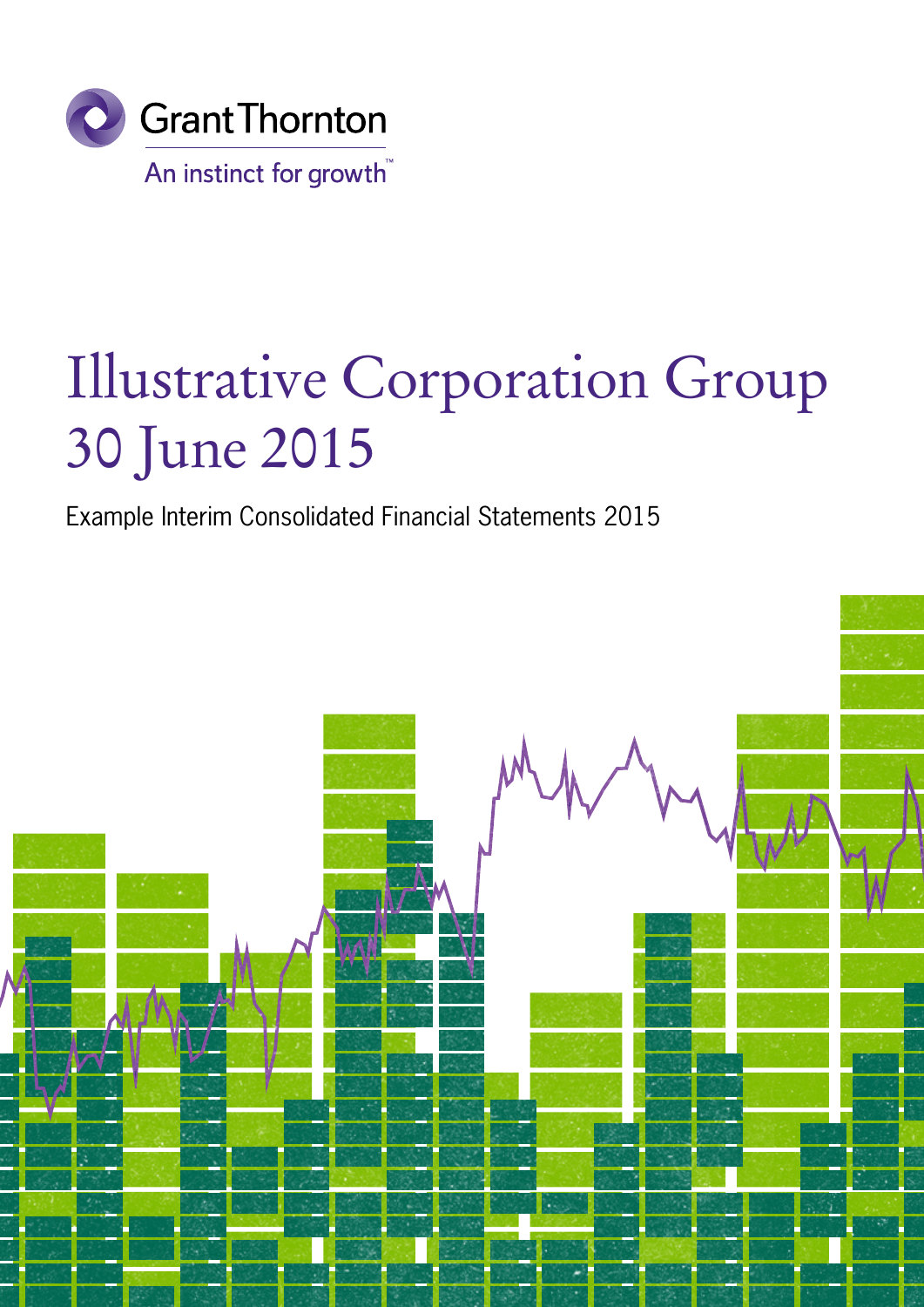#### **Contents**

|              | <b>Introduction</b>                                              | $\mathbf{i}$ |
|--------------|------------------------------------------------------------------|--------------|
|              | <b>Contents of interim financial statements</b>                  | 2            |
|              | <b>Consolidated statement of financial position</b>              | 3            |
|              | <b>Consolidated statement of profit or loss</b>                  | 5            |
|              | Consolidated statement of profit or loss and other               |              |
|              | comprehensive income                                             | 6            |
|              | <b>Consolidated statement of changes in equity</b>               | 7            |
|              | <b>Consolidated statement of cash flows</b>                      | 9            |
|              | Notes to the Condensed Interim Consolidated Financial Statements | 10           |
| $\mathbf{1}$ | Nature of operations                                             | 11           |
| 2            | General information and basis of preparation                     | 11           |
| 3            | Significant accounting policies                                  | 11           |
| 4            | Estimates                                                        | 12           |
| 5            | Significant events and transactions                              | 12           |
| 6            | Business combination                                             | 12           |
| 7            | Segment reporting                                                | 14           |
| 8            | Seasonal fluctuations                                            | 16           |
| 9            | Goodwill                                                         | 16           |
|              | 10 Other intangible assets                                       | 17           |
| 11           | Property, plant and equipment                                    | 18           |
| 12           | Discontinued operations and non-current assets held for sale     | 19           |
| 13           | Earnings per share                                               | 20           |
| 14           | Share capital                                                    | 20           |
| 15           | Dividends                                                        | 20           |
| 16           | Other components of equity                                       | 21           |
| 17           | Provisions                                                       | 22           |
| 18           | Contingent liabilities                                           | 22           |
| 19           | Fair value measurement of financial instruments                  | 23           |
|              | 20 Events after the reporting date                               | 26           |

#### **Important Disclaimer:**

This document has been developed as an information resource. It is intended as a guide only, not professional advice, and the application of its contents to specific situations will depend on the particular circumstances involved. While every care has been taken in its presentation, personnel who use this document to assist in evaluating compliance with International Financial Reporting Standards should have sufficient training and experience to do so. No person should act specifically on the basis of the material contained herein without considering and taking professional advice. Neither Grant Thornton International Limited, nor any of its member firms, accept any responsibility for any errors it might contain, whether caused by negligence or otherwise, or any loss, howsoever caused, incurred by any person as a result of utilising or otherwise placing any reliance upon this document. Please also note the additional disclaimer on the last page of this document.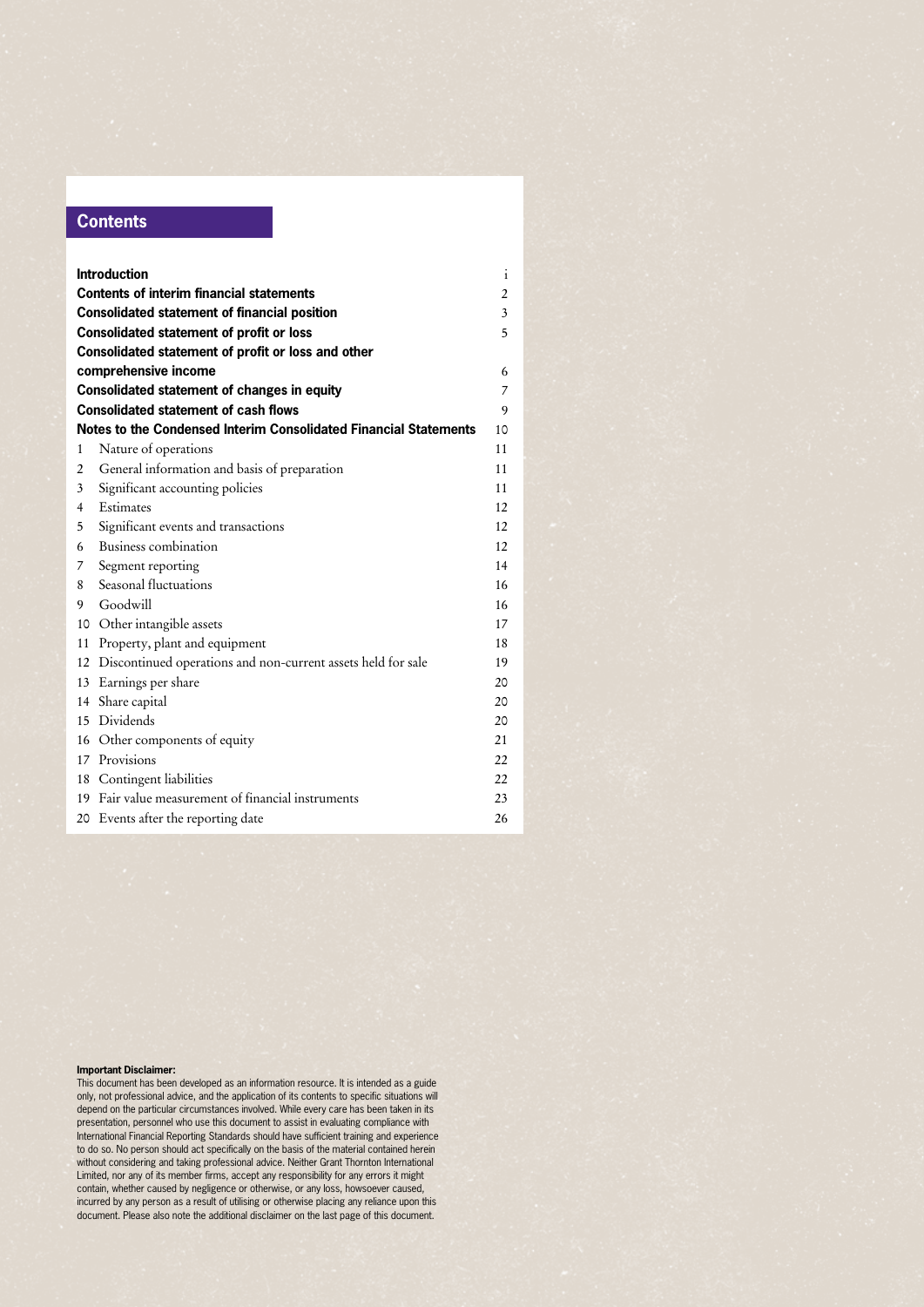# Introduction

#### **Example Interim Consolidated Financial Statements 2015**

The member firms within Grant Thornton International Ltd (GTIL) – one of the world's leading organisations of independent assurance, tax and advisory firms – have extensive expertise in the application of IFRSs. Grant Thornton International Ltd, through its IFRS team, develops general guidance that supports its member firms' commitment to high quality, consistent application of IFRSs and is therefore pleased to share these insights by publishing 'Example Interim Consolidated Financial Statements 2015' (the Publication).

This Publication reflects the collective experience of Grant Thornton International Ltd IFRS team and member firm IFRS experts, and is intended to illustrate the 'look and feel' of IFRS interim financial statements and to provide a realistic example of their presentation.

The Publication illustrates condensed interim financial statements for a six month accounting period beginning on 1 January 2015. It is based on the activities and results of Illustrative Corporation and its subsidiaries (together the Group) – a fictional consulting, service and retail entity that has been preparing IFRS financial statements for several years. The Group produces half-yearly interim financial reports in accordance with IAS 34 'Interim Financial Reporting' (IAS 34) at 30 June 2015.

The Publication has been reviewed and updated to reflect changes in IAS 34 and in other IFRSs that are effective for the year ending 31 December 2015.

#### **Condensed set of interim financial statements**

An entity complying with IAS 34 has a choice of preparing a condensed set of interim financial statements or a full set of IFRS financial statements. This Publication illustrates a condensed set of interim financial statements based on the requirements of IAS 34.8. Where a full set of financial statements is presented in the interim financial report, the form and content of those financial statements are required to conform to the requirements of IAS 1 for a complete set of financial statements (IAS 34.9).

#### **Local reporting requirements**

The requirements for interim reports vary significantly between jurisdictions. Entities that apply IAS 34 may also be subject to requirements imposed by law or by a stock exchange. Such local requirements usually impose interim reporting deadlines and may require disclosure of specified information. This may be presented either in the financial statements or in an accompanying narrative report, eg financial and other highlights, chairman's statement, operating and financial review and specific qualitative and quantitative disclosures (collectively referred to as 'management commentary').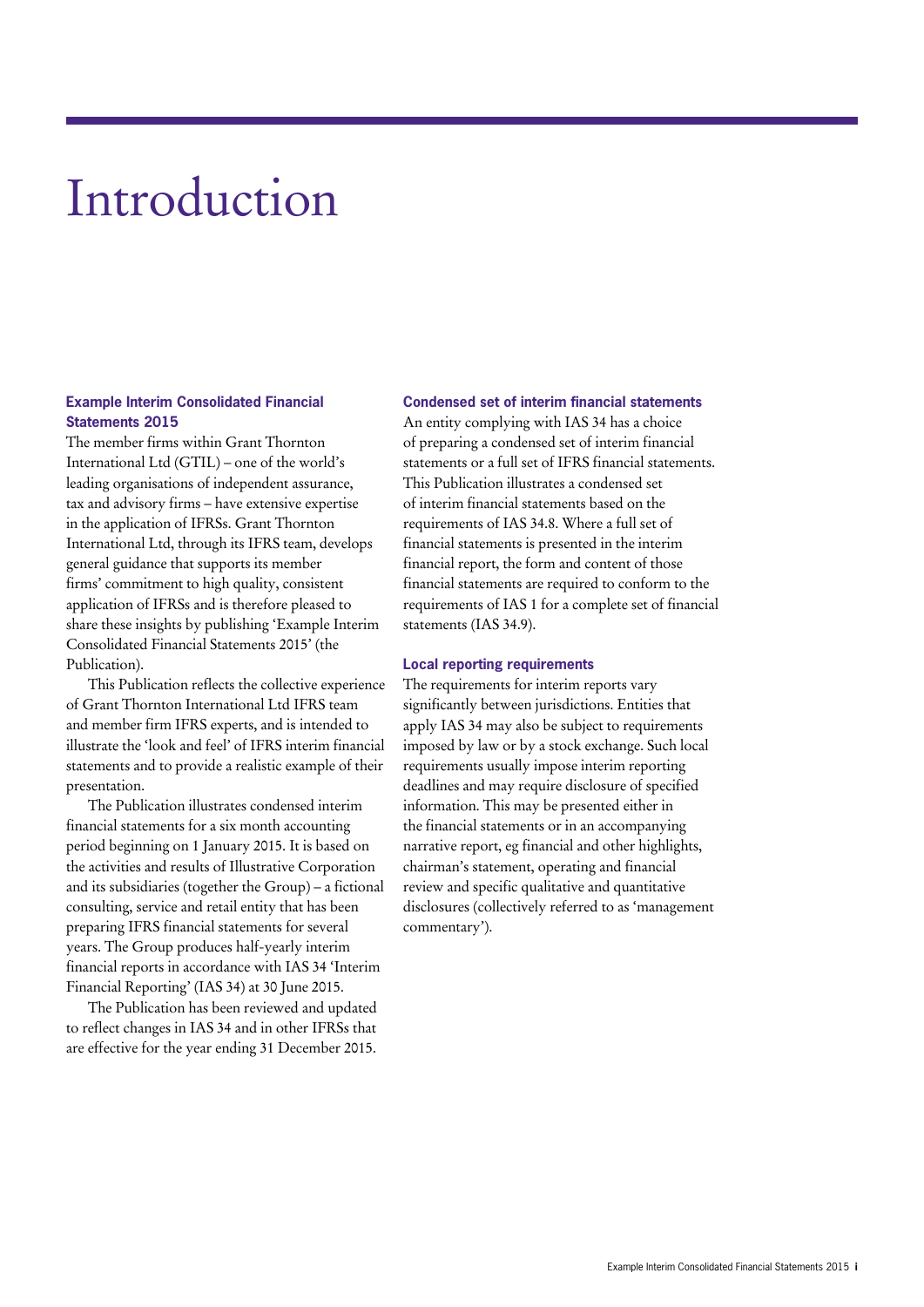The IASB's Practice Statement 'Management Commentary – A framework for presentation' provides a broad framework of principles, qualitative characteristics and recommended contents for high quality management commentary. Although the Practice Statement is not mandatory, it may be used by regulators and others to benchmark the quality of the information presented and so its guidance should be considered.

Management commentary and other regulatory requirements are not included in this Publication.

#### **Using this Publication**

The form and content of interim financial statements will of course depend on the activities and transactions of the reporting entity in concern. Our objective in preparing this Publication is to illustrate one possible approach to interim reporting by an entity engaging in transactions that are 'typical' across a range of non-specialist sectors. However, as with any example, this illustration does not envisage every possible transaction and cannot therefore be

regarded as comprehensive. For example, IAS 34 requires that the interim financial statements should explain significant events and transactions that have occurred in the interim period. The required disclosures will therefore depend on the specific circumstances. The interim financial statements should be amended, amplified or abbreviated according to the importance of the area to the financial statements as a whole. Management is responsible for the fair presentation of financial statements and therefore may find other approaches more appropriate in their specific circumstances.

**Grant Thornton International Ltd** April 2015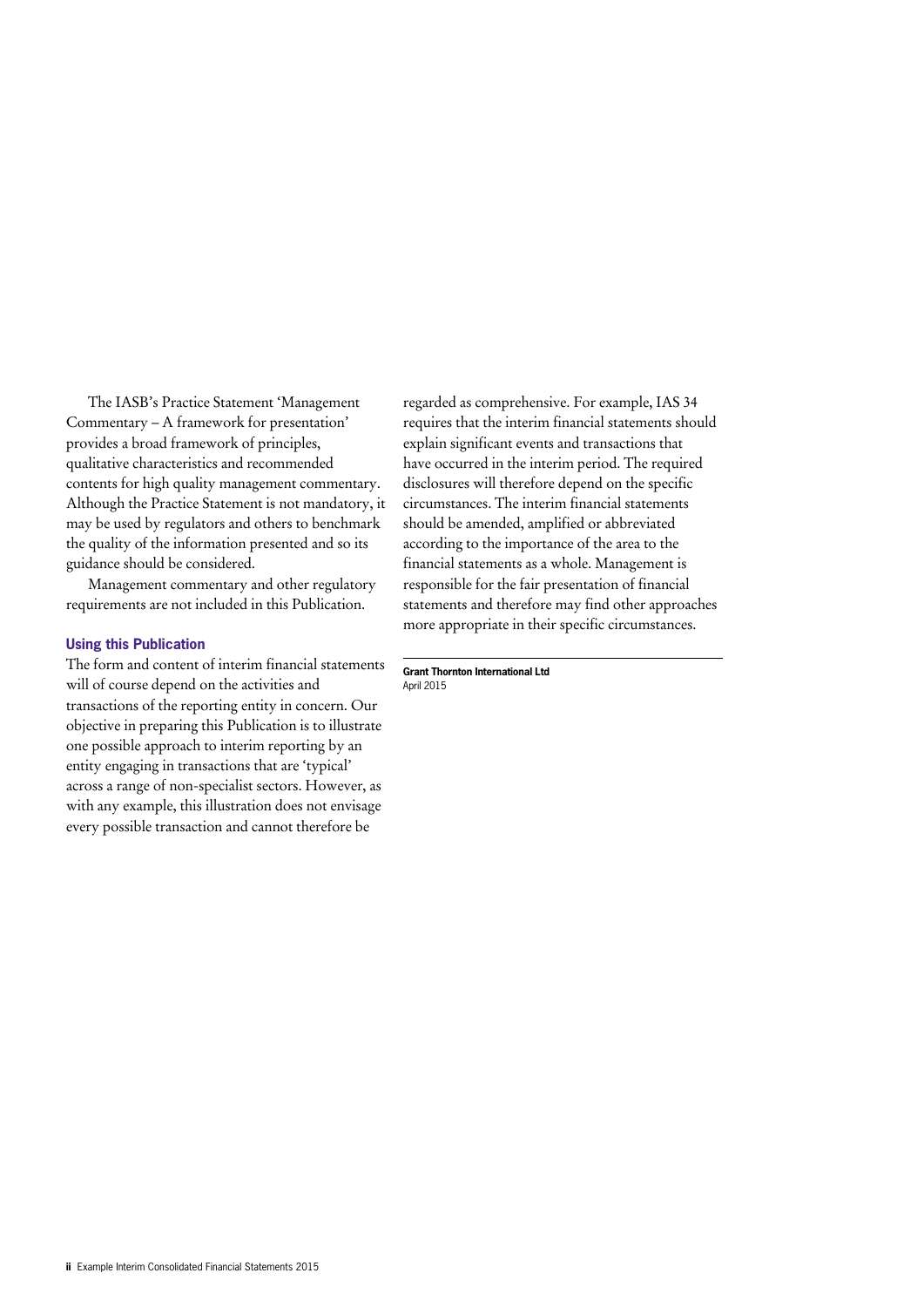# Example Interim Consolidated Financial Statements 2015

International Financial Reporting Standards (IFRSs) Illustrative Corporation Group. 30 June 2015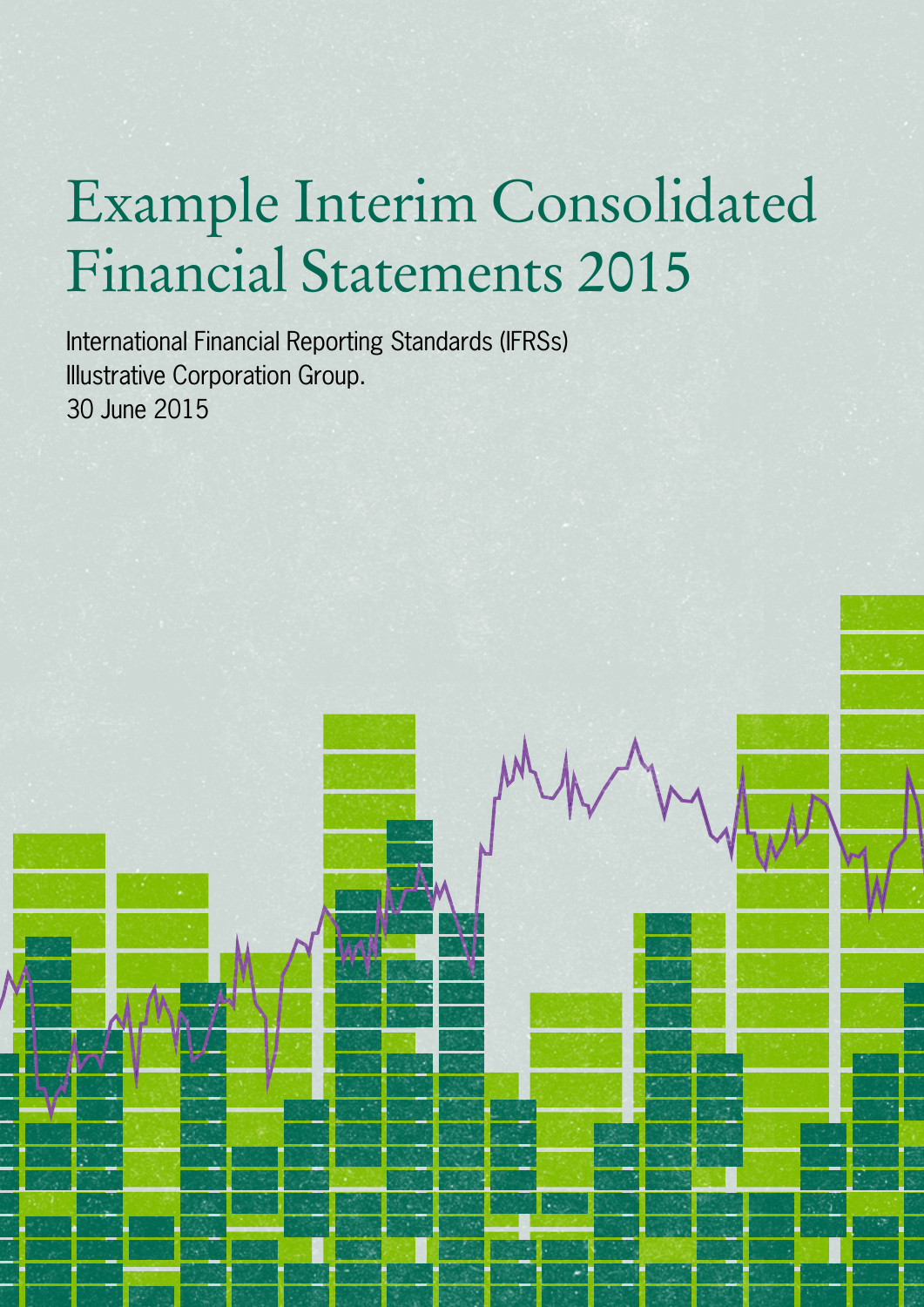# Contents of interim financial statements

Paragraph 8 of IAS 34 'Interim Financial Reporting' requires that condensed interim financial statements contain at a minimum:

- a condensed statement of financial position
- a condensed statement or condensed statements of profit or loss and other comprehensive income
- a condensed statement of changes in equity
- a condensed statement of cash flows
- selected explanatory notes.

According to IAS 34.20, the interim financial statements (condensed or complete) shall include:

- a statement of financial position as at the end of the current interim period and a comparative statement of financial position as at the end of the immediately preceding financial year
- either:
	- two separate statements, being a statement of profit or loss and a statement of other comprehensive income for the current interim period and cumulatively for the current financial year to date, with comparatives for the comparable interim periods (ie comparable interim period and financial year to date) or
	- a single statement of profit or loss and other comprehensive income for the current interim period, and cumulatively for the current financial year to date, with comparatives for the comparable interim periods (ie comparable interim period and financial year to date)
- a statement of changes in equity showing changes in equity cumulatively for the current financial year to date, with a comparative statement for the comparable year-to-date period of the immediately preceding financial year and
- a statement of cash flows for the current financial year to date, with a comparative statement for the comparable year-to-date period of the immediately preceding financial year.

Presentation of the interim statement of profit or loss and other comprehensive income either as a single statement or two separate statements should follow the presentation in the annual financial statements (IAS 34.8A). The Group presents a separate profit or loss statement and a separate statement of other comprehensive income in its annual financial statements. In addition, the Group's profit or loss statement illustrates the 'nature of expense' format. Accordingly, this Publication follows the same approach. The alternative methods of presenting a single statement of profit or loss and other comprehensive income and of presenting a profit or loss statement illustrating the 'function of expense format' are included as appendices to the 'Example Consolidated Financial Statements 2014'1 .

IAS 1 'Presentation of Financial Statements' (IAS 1) requires an additional statement of financial position at the start of the preceding period in certain circumstances (IAS 1.40A). IAS 34 does not require, and therefore this Publication does not include, such a statement of financial position.

Entities wishing to follow best practice may include a statement/statements of profit or loss and other comprehensive income, a statement of changes in equity and a statement of cash flows for the immediately preceding financial year. This Publication reflects this practice, with three periods for each primary statement and associated notes.

#### **Summary of requirements (IAS 34.A2)**

|                        |                    |               | <b>Comparative</b>               |
|------------------------|--------------------|---------------|----------------------------------|
|                        | Interim period     | Last year end | interim period                   |
| Statement of financial | Yes                | Yes           | Good practice                    |
| position               |                    |               |                                  |
| Statement of profit    | Yes (current and   |               | Good practice Yes (current and   |
| or loss and other      | year-to-date)      |               | year-to-date)                    |
| comprehensive income   |                    |               |                                  |
| Statement of           | Yes (year-to-date) |               | Good practice Yes (year-to-date) |
| changes in equity      |                    |               |                                  |
| Statement of           | Yes (year-to-date) |               | Good practice Yes (year-to-date) |
| cash flows             |                    |               |                                  |

<sup>&</sup>lt;sup>1</sup> In September 2014, the Grant Thornton International Ltd IFRS Team published 'Example<br>Consolidated Financial Statements 2014', providing an example of a full set of annual IFRS financial statements.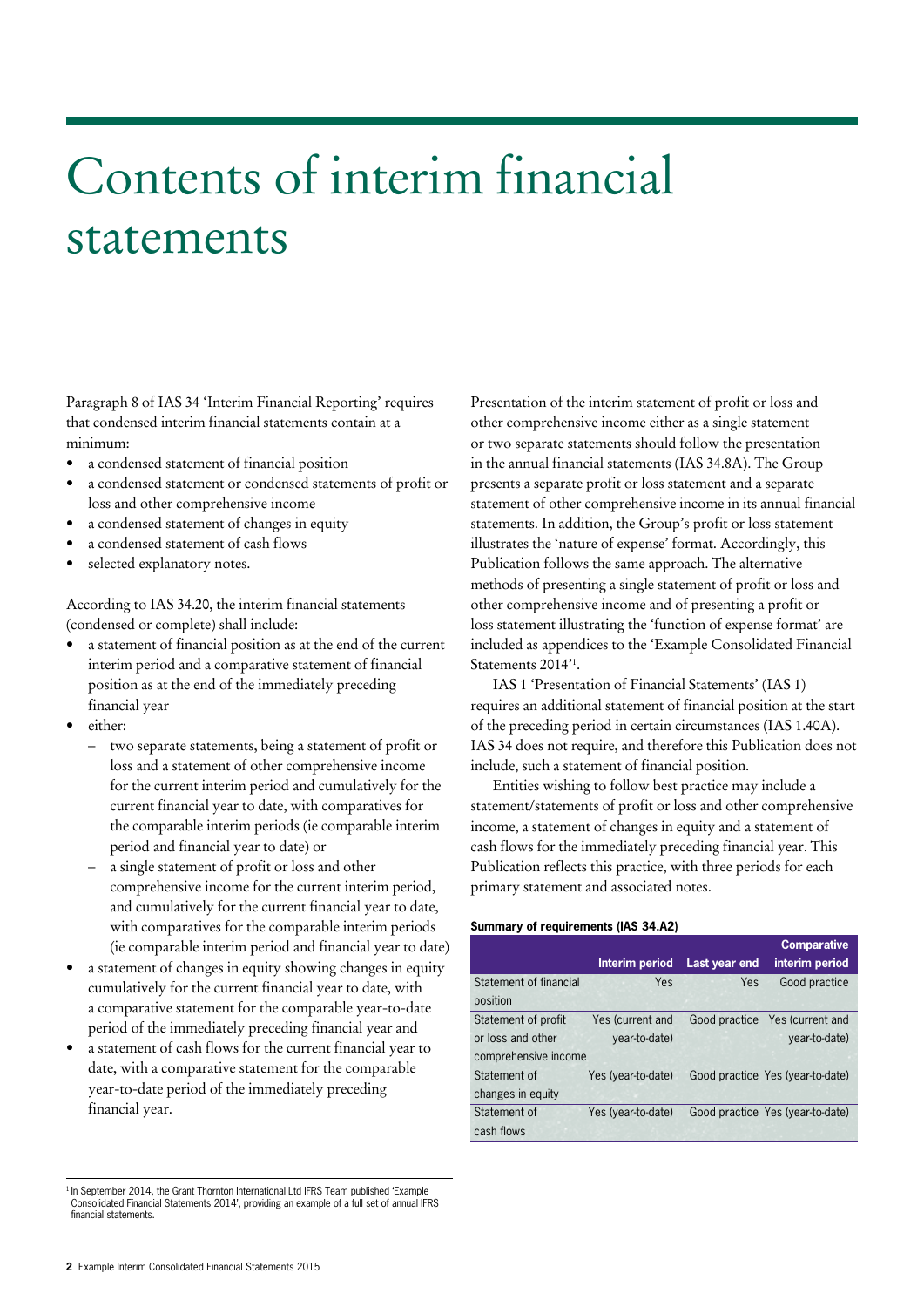# Consolidated statement of financial position

| IAS $1.51(c)$     |                                                   | <b>Notes</b> | 30 June<br>2015 | 30 June<br>2014 | 31 Dec<br>2014  |
|-------------------|---------------------------------------------------|--------------|-----------------|-----------------|-----------------|
| IAS 1.51(d-e)     |                                                   |              | <b>CU'000</b>   | <b>CU'000</b>   | <b>CU'000</b>   |
|                   | <b>Assets</b>                                     |              |                 |                 |                 |
| IAS 1.60/66       | <b>Non-current</b>                                |              |                 |                 |                 |
| <b>IAS 1.57</b>   | Goodwill                                          | 9            | 7,397           | 5,880           | 5,041           |
| IAS 1.54(c)       | Other intangible assets                           | 10           | 25,950          | 19,973          | 17,424          |
| IAS 1.54(a)       | Property, plant and equipment                     | 11           | 26,043          | 23,400          | 22,199          |
| IAS 1.54(e).      | Investments accounted for using the equity method |              | 925             | 777             | 860             |
| <b>IAS 28.38</b>  |                                                   |              |                 |                 |                 |
| IAS 1.54(b)       | Investment property                               |              | 12,732          | 12,487          | 12,662          |
| IAS 1.54(d)       | Other long-term financial assets                  |              | 3,802           | 3,525           | 3,765           |
| <b>IAS 1.60</b>   | Non-current assets                                |              | 76,849          | 66,042          | 61,951          |
|                   |                                                   |              |                 |                 |                 |
| IAS 1.60/66       | <b>Current</b>                                    |              |                 |                 |                 |
| IAS $1.54(g)$     | Inventories                                       |              | 32,394          | 29,605          | 18,298          |
| IAS 1.54(h)       | Trade and other receivables                       |              | 28,746          | 22,572          | 33,629          |
| IAS 1.54(d)/55    | Derivative financial instruments                  |              | 598             | 554             | 582             |
| IAS 1.54(d)       | Other short-term financial assets                 |              | 689             | 651             | 655             |
| IAS 1.54(i)       | Cash and cash equivalents                         |              | 42,539          | 9,797           | 34,729          |
|                   |                                                   |              | 104,966         | 63.179          | 87,893          |
| <b>IFRS 5.38.</b> | Assets included in disposal group classified as   | 12           |                 | 3,236           | 103             |
| IAS 1.54(i)       | held for sale                                     |              |                 |                 |                 |
| <b>IAS 1.60</b>   | <b>Current assets</b>                             |              | 104,966         | 66,415          | 87,996          |
|                   |                                                   |              |                 |                 |                 |
| <b>IAS 1.55</b>   | <b>Total assets</b>                               |              | 181.815         |                 | 132.457 149.947 |

#### **Guidance note: Consolidated statement of financial position**

IAS 34.10 requires the interim statement to include, at a minimum, each of the headings and subtotals that were included in the most recent annual financial statements.

IAS 1.54 provides a list of the minimum items to be presented on the face of the statement of financial position. Where relevant, references to IAS 1 and other IFRS requirements are included on the left hand side of the consolidated statement of financial position. There may be situations where additional line items, headings and subtotals may also need to be included. IAS 1.55 requires an entity to present additional items on the face of the statement of financial position when such presentation is relevant to an understanding of the entity's financial position.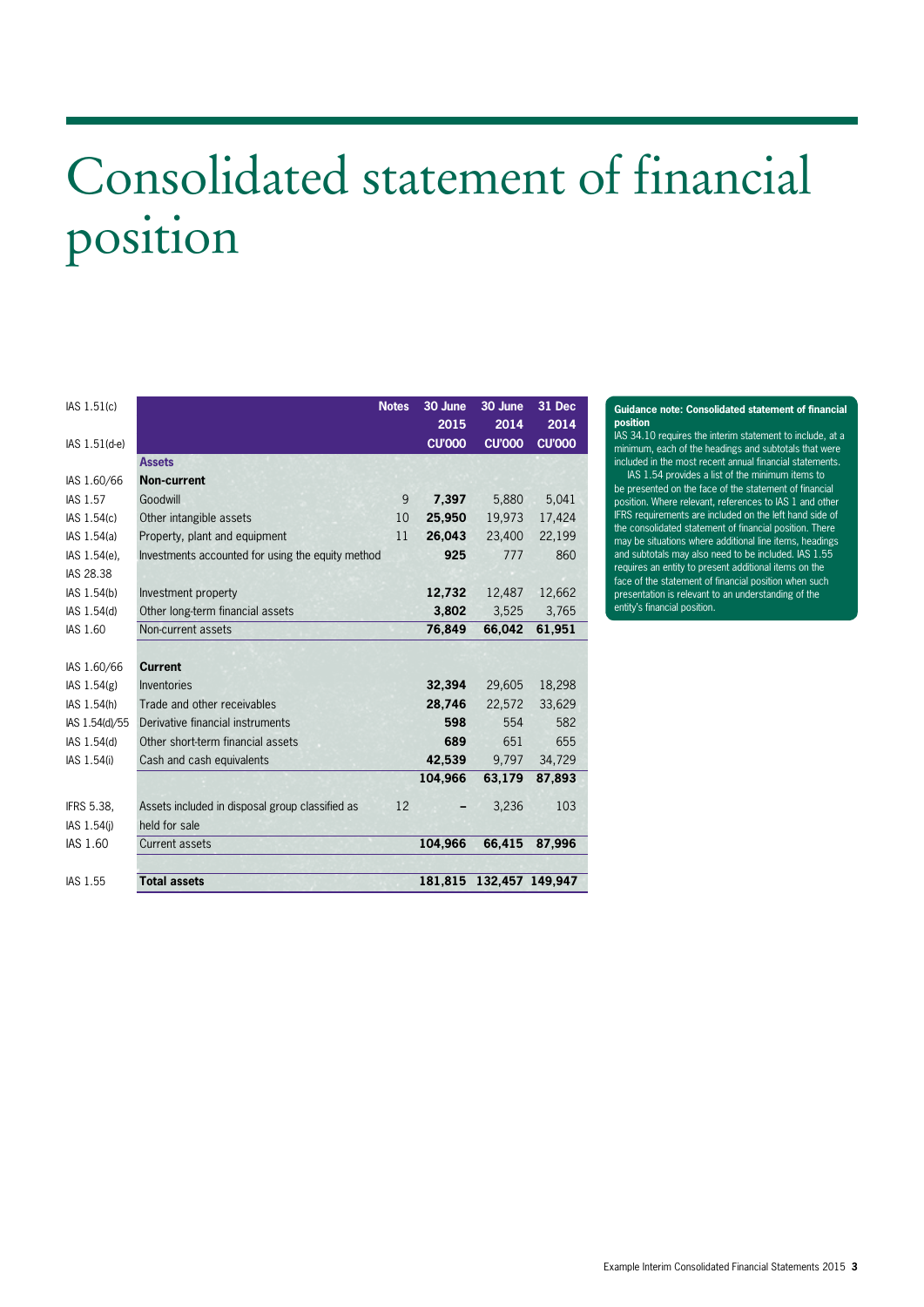# Consolidated statement of financial position

| IAS 1.51(c)       |                                                   | <b>Notes</b> | 30 June       | 30 June         | 31 Dec        |
|-------------------|---------------------------------------------------|--------------|---------------|-----------------|---------------|
|                   |                                                   |              | 2015          | 2014            | 2014          |
| IAS 1.51(d-e)     |                                                   |              | <b>CU'000</b> | <b>CU'000</b>   | <b>CU'000</b> |
|                   | <b>Equity and liabilities</b>                     |              |               |                 |               |
|                   | <b>Equity</b>                                     |              |               |                 |               |
| IAS 1.54(r)       | Share capital                                     | 14           | 15,820        | 12,270          | 13,770        |
| IAS 1.78(e)       | Share premium                                     |              | 40,045        | 4,465           | 19,645        |
| IAS 1.78(e)       | Other components of equity                        | 16           | 755           | 342             | 1,951         |
| IAS 1.54(r)       | <b>Retained earnings</b>                          |              | 60,657        | 42,196          | 52,162        |
|                   | Equity attributable to owners of the parent       |              | 117,277       | 59,273          | 87,528        |
| IAS 1.54(q)       | Non-controlling interests                         |              | 780           | 648             | 713           |
| IAS 1.55          | <b>Total equity</b>                               |              | 118,057       | 59,921          | 88,241        |
|                   | <b>Liabilities</b>                                |              |               |                 |               |
| IAS 1.60/69       | <b>Non-current</b>                                |              |               |                 |               |
| IAS 1.55          | Pension and other employee obligations            |              | 12,331        | 11,956          | 10,386        |
| IAS 1.54(m)       | <b>Borrowings</b>                                 |              | 19,768        | 21,125          | 21,000        |
| IAS 1.54(k)       | Trade and other payables                          |              | 5,142         | 4,806           | 4,060         |
| IAS 1.54(o)/56    | Deferred tax liabilities                          |              | 1,359         | 880             | 1,907         |
| IAS 1.55          | Other liabilities                                 |              | 1,854         | 2,057           | 2,020         |
| IAS 1.60          | Non-current liabilities                           |              | 40,454        | 40,824          | 39,373        |
|                   |                                                   |              |               |                 |               |
| IAS 1.60/69       | <b>Current</b>                                    |              |               |                 |               |
| IAS 1.54(I)       | Provisions                                        | 17           | 615           | 2,280           | 1,215         |
| <b>IAS 1.55</b>   | Pension and other employee obligations            |              | 1,625         | 1,398           | 1,467         |
| IAS $1.54(m)$     | <b>Borrowings</b>                                 |              | 3,986         | 4,655           | 4,815         |
| IAS 1.54(k)       | Trade and other payables                          |              | 10,466        | 18,759          | 9,009         |
| IAS 1.54(n)       | <b>Current tax liabilities</b>                    |              | 3,325         | 1,077           | 3,068         |
| IAS 1.55          | Other liabilities                                 |              | 3,287         | 3,160           | 2,759         |
|                   |                                                   |              | 23,304        | 31,329          | 22,333        |
| <b>IFRS 5.38,</b> | Liabilities included in disposal group classified | 12           |               | 383             |               |
| IAS 1.54(p)       | as held for sale                                  |              |               |                 |               |
| IAS 1.60          | <b>Current liabilities</b>                        |              | 23,304        | 31,712          | 22,333        |
|                   |                                                   |              |               |                 |               |
| IAS 1.55          | <b>Total liabilities</b>                          |              | 63,758        | 72,536          | 61,706        |
| IAS 1.55          | <b>Total equity and liabilities</b>               |              | 181,815       | 132,457 149,947 |               |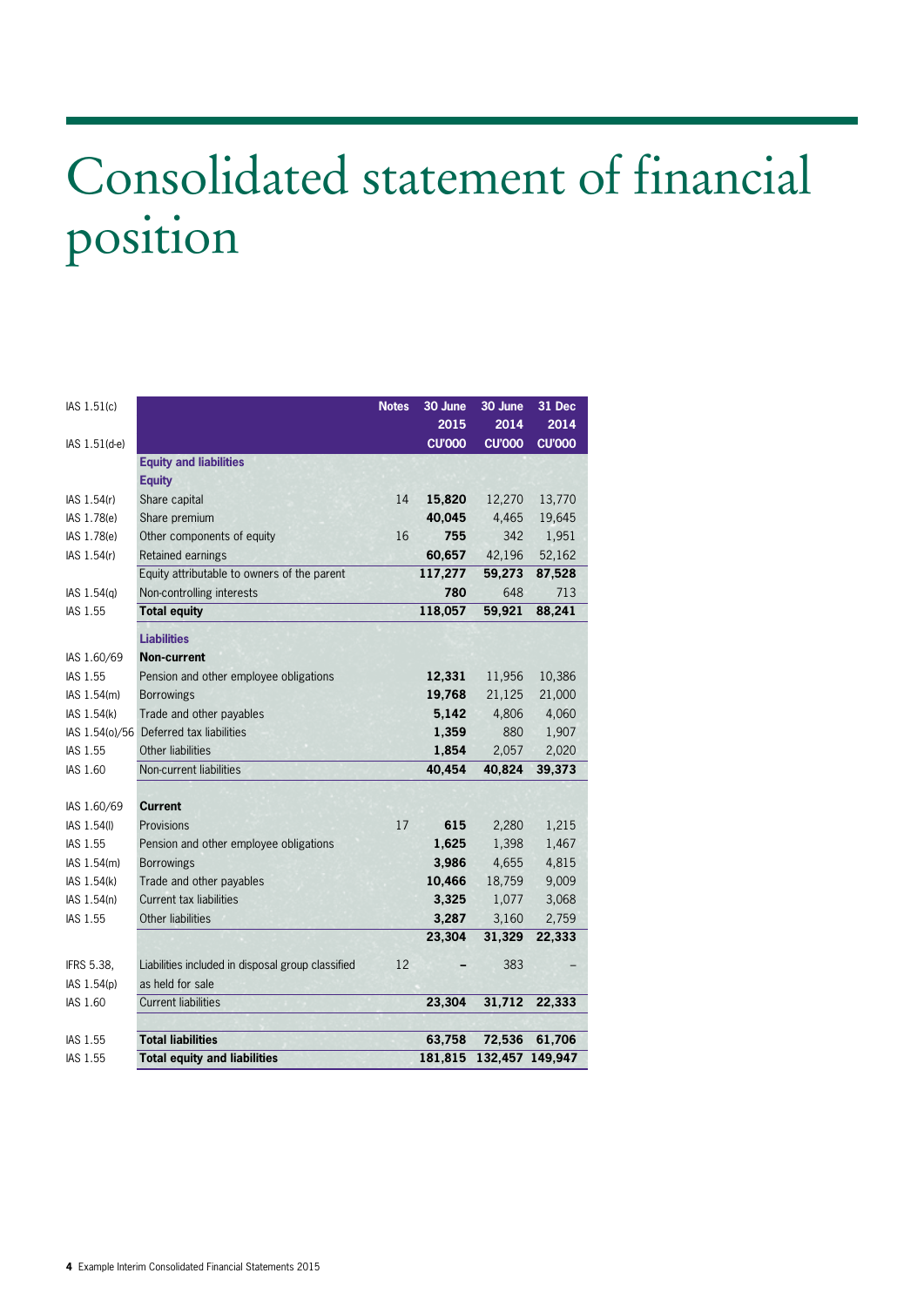# Consolidated statement of profit or loss

| IAS $1.51(c)$     |                                                              | Notes 6 mths to 6 mths to |               | Year to               |
|-------------------|--------------------------------------------------------------|---------------------------|---------------|-----------------------|
|                   |                                                              | 30 June                   | 30 June       | 31 Dec                |
|                   |                                                              | 2015                      | 2014          | 2014                  |
| IAS 1.51(d-e)     |                                                              | <b>CU'000</b>             | <b>CU'000</b> | <b>CU'000</b>         |
| IAS 1.82(a)       | 8<br>Revenue                                                 | 116,846                   |               | 88,863 205,793        |
| <b>IAS 1.85</b>   | Other income                                                 | 202                       | 185           | 427                   |
| <b>IAS 1.85</b>   | Changes in inventories                                       | (5,066)                   | (3, 248)      | (7, 923)              |
| <b>IAS 1.85</b>   | Costs of material                                            | (23, 403)                 |               | $(18,501)$ $(42,434)$ |
| <b>IAS 1.85</b>   | Employee benefits expense                                    | (61, 232)                 |               | $(51,042)$ (113,809)  |
| <b>IAS 1.85</b>   | Change in fair value of investment property                  | 55                        | 125           | 310                   |
| <b>IAS 1.85</b>   | Depreciation, amortisation and impairment of                 | (3,904)                   | (3, 143)      | (7, 932)              |
|                   | non-financial assets                                         |                           |               |                       |
| <b>IAS 1.85</b>   | Other expenses                                               | (4, 879)                  | (5,798)       | (12,622)              |
|                   | <b>Operating profit</b>                                      | 18,619                    | 7,441         | 21,810                |
| IAS 1.82(c)       | Share of profit from equity accounted investments            | 50                        | 84            | 135                   |
| IAS 1.82(b)       | <b>Finance costs</b>                                         | (413)                     | (393)         | (1, 490)              |
| <b>IAS 1.85</b>   | Finance income                                               | 1,188                     | 465           | 994                   |
| <b>IAS 1.85</b>   | Other financial items                                        | 669                       | 339           | 943                   |
|                   | <b>Profit before tax</b>                                     | 20,113                    | 7,936         | 22,392                |
| IAS 1.82(d)       | Tax expense                                                  | (5,059)                   | (2,370)       | (6, 911)              |
|                   | Profit for the period from continuing operations             | 15,054                    | 5,566         | 15,481                |
| IAS 1.82(ea)      | Profit (loss) for the period from discontinued operations 12 | 96                        | 8             | (9)                   |
| <b>IAS 1.85</b>   | Profit for the period                                        | 15,150                    | 5,574         | 15,472                |
|                   |                                                              |                           |               |                       |
|                   | Profit for the period attributable to:                       |                           |               |                       |
| IAS 1.81B(a)(i)   | Non-controlling interests                                    | 67                        | 56            | 121                   |
| IAS 1.81B(a)(ii)  | Owners of the parent                                         | 15,083                    | 5,518         | 15,351                |
|                   |                                                              | 15,150                    | 5,574         | 15,472                |
| IAS 34.11/11A     | 13<br><b>Earnings per share</b>                              | CU                        | <b>CU</b>     | <b>CU</b>             |
| <b>IAS 33.67A</b> | Basic earnings per share                                     |                           |               |                       |
| IAS 33.66         | - From continuing operations                                 | 0.94                      | 0.45          | 1.22                  |
| <b>IAS 33.68A</b> | - From discontinued operations                               | 0.01                      |               |                       |
| IAS 33.66         | <b>Total</b>                                                 | 0.95                      | 0.45          | 1.22                  |
| <b>IAS 33.67A</b> | Diluted earnings per share                                   |                           |               |                       |
| IAS 33.66         | - From continuing operations                                 | 0.94                      | 0.45          | 1.22                  |
| <b>IAS 33.68A</b> | - From discontinued operations                               | 0.01                      |               |                       |
| IAS 33.66         | <b>Total</b>                                                 | 0.95                      | 0.45          | 1.22                  |

#### **Guidance note: Consolidated statement of profit or loss**

IAS 34.10 requires the interim statement to include, at a minimum, each of the headings and subtotals that were included in the most recent annual financial statements. Consistent with the Group's annual financial statements, a separate statement of profit or loss and a separate statement of other comprehensive income are presented in this Publication.

IAS 1.82(a)-(ea) provides a list of the minimum items to be presented in the profit or loss section (when an entity presents a single statement of comprehensive income) or in the statement of profit or loss (when an entity presents separate statements of profit or loss and of other comprehensive income, as in this Publication).

There may be situations where additional line items. headings and subtotals need to be included. IAS 1.85 requires an entity to present such additional items on the face of the statement of profit or loss when such presentation is relevant to an understanding of the entity's financial performance.

IAS 1 allows an entity to use either the 'nature of expense' or 'function of expense' format, whichever is reliable and more relevant (IAS 1.99). This Publication provides an example of the 'nature of expense' format.

IAS 34.11 requires the presentation of both basic and diluted earnings per share on the face of the statement that presents the components of profit or loss when the entity is within the scope of IAS 33 'Earnings per Share' (IAS 33). Where an entity presents a separate statement of profit or loss and separate statement of other comprehensive income, the basic and diluted earnings per share (EPS) figures should be presented on the face of the statement of profit or loss (IAS 34.11A).

IAS 33 requires disclosure in the annual financial statements of basic and diluted earnings per share (EPS) for continuing operations and total operations, on the face of the statement of profit and loss. EPS for discontinued operations is required to be shown either on the face of the statement of profit or loss or in the notes (IAS 33.68).

IAS 34 does not specifically require disclosure of separate EPS figures for continuing and discontinued operations in condensed interim financial statements. In our opinion the minimum requirement is to disclose basic and diluted EPS for total operations. This Publication also includes separate EPS figures for continuing and discontinued operations as a matter of good practice and for consistency with the annual financial statements. In our opinion, when such separate EPS figures are shown on the face of the statement of profit or loss, EPS for total operations should also be shown on the face. Where relevant, references to IAS 1 and other IFRSs requirements are included on the left hand side of the consolidated statement of profit or loss.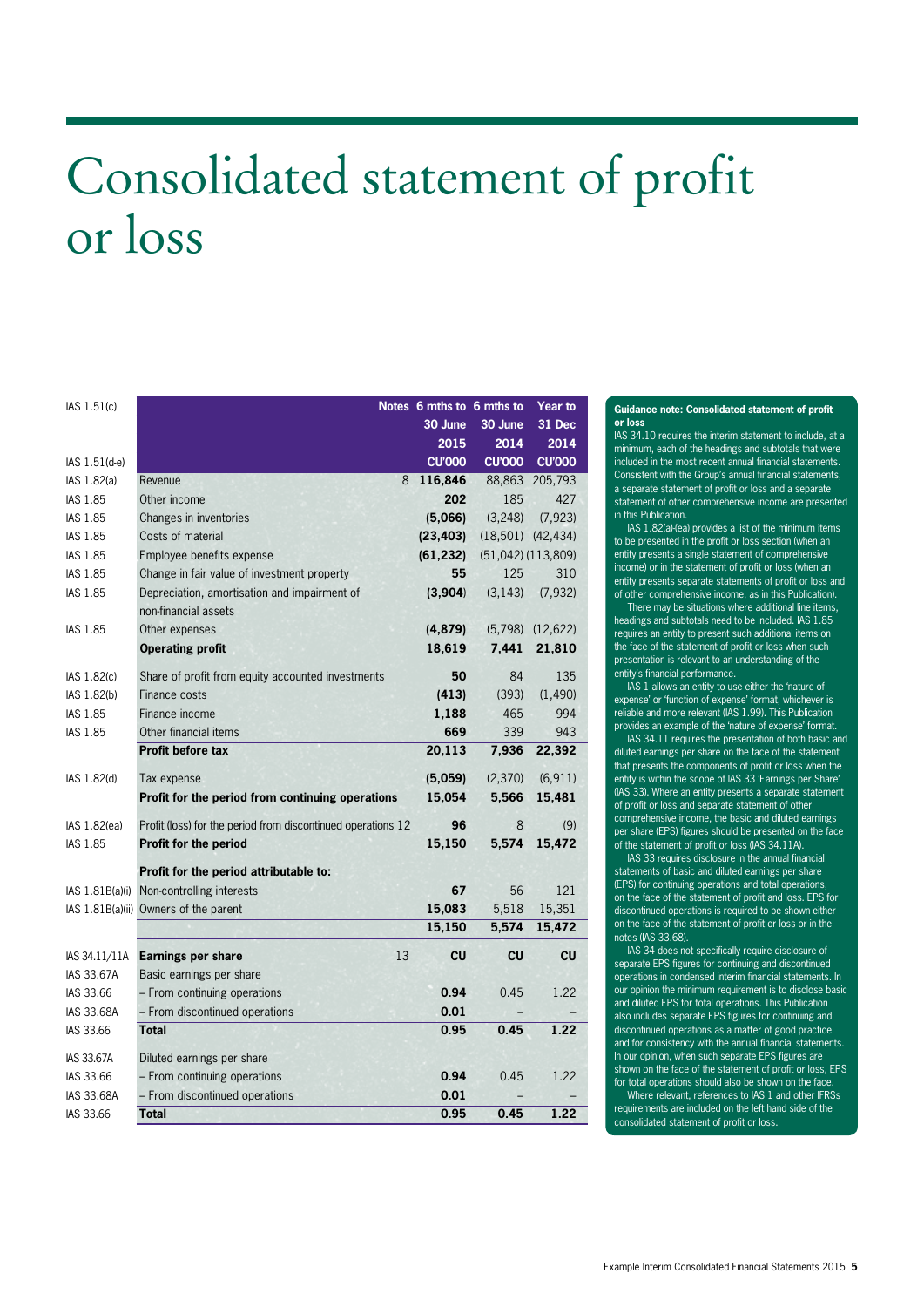# Consolidated statement of profit or loss and other comprehensive income

| IAS $1.51(c)$    |                                                                    | 6 mths to 6 mths to |               | Year to       |
|------------------|--------------------------------------------------------------------|---------------------|---------------|---------------|
|                  |                                                                    | 30 June             | 30 June       | 31 Dec        |
|                  |                                                                    | 2015                | 2014          | 2014          |
| IAS 1.51(d-e)    |                                                                    | <b>CU'000</b>       | <b>CU'000</b> | <b>CU'000</b> |
| <b>IAS 1.81A</b> | Profit for the period                                              | 15,150              | 5,574         | 15,472        |
|                  | Other comprehensive income:                                        |                     |               |               |
| IAS 1.82A(a)     | Items that will not be reclassified subsequently to profit or loss |                     |               |               |
| IAS 16.77(f)     | Revaluation of land                                                |                     |               | 303           |
|                  | IAS 19.120(c) Remeasurement of net defined benefit liability       | (1,771)             | 1,915         | 3,830         |
| IAS 1.90/        | Income tax relating to items not reclassified                      | 531                 | (575)         | (1,240)       |
| 91(b)            |                                                                    |                     |               |               |
| IAS 1.82A(b)     | Items that will be reclassified subsequently to profit or loss     |                     |               |               |
|                  | Cash flow hedging                                                  |                     |               |               |
| IFRS 7.23(c-d)   | - current period gains                                             | 215                 | 287           | 367           |
| <b>IAS 1.92</b>  | - reclassification to profit or loss                               | 157                 | 178           | 260           |
|                  | Available-for-sale financial assets                                |                     |               |               |
| IFRS 7.20(a)(ii) | - current period gains (losses)                                    | 35                  | (22)          | 113           |
| <b>IAS 1.92</b>  | - reclassification to profit or loss                               | 24                  | (32)          | (50)          |
| IAS 21.52(b)     | Exchange differences on translating foreign operations             | (575)               | (414)         | (664)         |
| <b>IAS 1.82A</b> | Share of other comprehensive income of equity                      | 15                  | 26            | 5             |
|                  | accounted investments                                              |                     |               |               |
| <b>IAS 1.92</b>  | - reclassification to profit or loss                               |                     |               | (3)           |
| IAS 1.90/        | Income tax relating to items reclassified                          | 173                 | 125           | 176           |
| 91(b)            |                                                                    |                     |               |               |
| <b>IAS 1.81A</b> | Other comprehensive income for the period,                         | (1, 196)            | 1,488         | 3,097         |
|                  | net of tax                                                         |                     |               |               |
| <b>IAS 1.81A</b> | Total comprehensive income for the period                          | 13,954              | 7,062         | 18,569        |
|                  | Total comprehensive income for the period attributable to:         |                     |               |               |
| IAS 1.81B(b)(i)  | Non-controlling interests                                          | 67                  | 56            | 121           |
| IAS 1.81B(b)(ii) | Owners of the parent                                               | 13,887              | 7,006         | 18,448        |
|                  |                                                                    | 13,954              | 7,062         | 18,569        |

#### **Guidance note: Consolidated statement of profit or loss and other comprehensive income** When an entity presents a separate statement of comprehensive income (as in this Publication), IAS 1.82A requires an entity to present line items for amounts of other comprehensive income in the period, classified

by nature (including share of the other comprehensive income of associates and joint ventures accounted for using the equity method). IAS 1.82A further requires items to be grouped into

those that will not be reclassified subsequently to profit or loss and those that will be reclassified subsequently to profit or loss when specific conditions are met.

IAS 1.87 precludes an entity from presenting any items of income or expense as extraordinary items, in the statement(s) presenting profit or loss and other comprehensive income, or in the notes.

According to IAS 1.90, an entity discloses the amount of income tax relating to each component of other comprehensive income, including reclassification adjustments, either in the statement of profit or loss and other comprehensive income or in the notes. In accordance with IAS 1.91(b), the Group, in its annual financial statements, presents components of other comprehensive income before tax with one amount shown for the aggregate amount of income tax relating to all components of other comprehensive income. The tax effects of each component of other comprehensive income are disclosed in the notes to the annual financial statements. This Publication follows the same format. When an entity selects alternative (b) of IAS 1.91, it shall allocate the tax between the items that might be reclassified subsequently to the profit or loss section and those that will not be reclassified subsequently to the profit or loss section.

Where relevant, references to IAS 1 and other IFRS requirements are included on the left hand side of the consolidated statement of comprehensive income.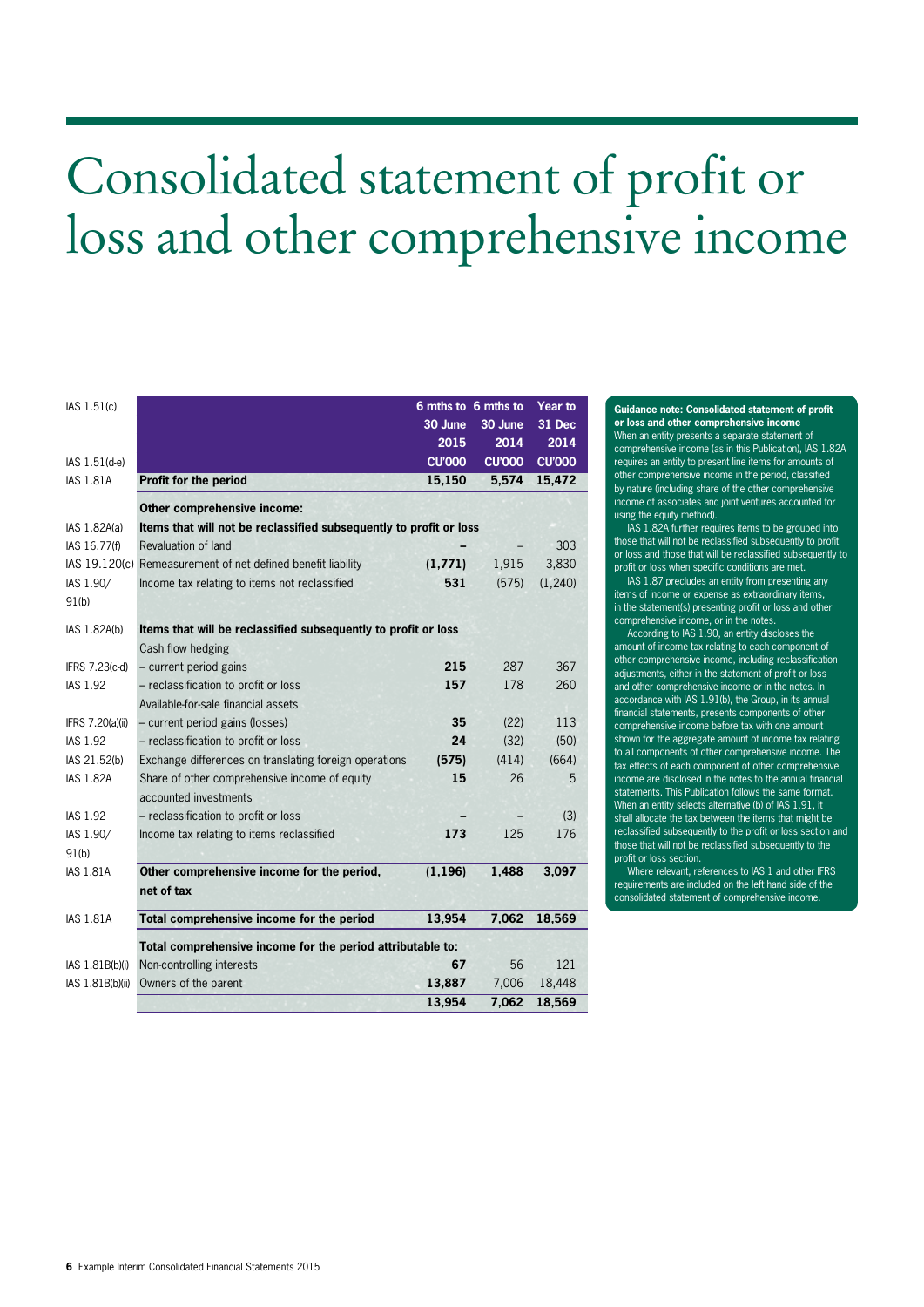# Consolidated statement of changes in equity

|                   |                                                         | <b>Share</b>             | <b>Share</b>  | <b>Other</b>            | <b>Retained</b>          | <b>Total</b>              | Non-                            | <b>Total</b>         |
|-------------------|---------------------------------------------------------|--------------------------|---------------|-------------------------|--------------------------|---------------------------|---------------------------------|----------------------|
|                   |                                                         | capital                  | premium       | components<br>of equity | earnings                 | attributable<br>to owners | controlling<br><b>interests</b> | equity               |
|                   |                                                         |                          |               |                         |                          | of parent                 |                                 |                      |
| IAS 1.51(d-e)     |                                                         | <b>CU'000</b>            | <b>CU'000</b> | <b>CU'000</b>           | <b>CU'000</b>            | <b>CU'000</b>             |                                 | <b>CU'000 CU'000</b> |
| IAS 1.106(d)      | <b>Balance at 1 January 2015</b>                        | 13,770                   | 19,645        | 1,951                   | 52,162                   | 87,528                    |                                 | 713 88,241           |
|                   | <b>Dividends</b>                                        |                          |               |                         | (6, 855)                 | (6, 855)                  |                                 | (6, 855)             |
|                   | Issue of share capital under share-based payment scheme | 350                      | 1,750         |                         |                          | 2,100                     |                                 | 2,100                |
|                   | Employee share-based payment options                    |                          |               | -                       | 267                      | 267                       | $\qquad \qquad -$               | 267                  |
|                   | Issue of share capital                                  | 1,700                    | 18,650        | $\qquad \qquad -$       | $\overline{\phantom{0}}$ | 20,350                    | -                               | 20,350               |
| IAS 1.106(d)(iii) | Transactions with owners                                | 2,050                    | 20,400        | $\qquad \qquad -$       | (6,588)                  | 15,862                    | $-$                             | 15,862               |
| IAS 1.106(d)(i)   | Profit for the period                                   |                          |               |                         | 15,083                   | 15,083                    | 67                              | 15,150               |
| IAS 1.106(d)(ii)  | Other comprehensive income                              |                          |               | (1, 196)                | $\qquad \qquad -$        | (1, 196)                  |                                 | (1, 196)             |
| IAS 1.106(a)      | Total comprehensive income for the period               |                          |               | (1, 196)                | 15,083                   | 13,887                    | 67                              | 13,954               |
| IAS 1.106(d)      | Balance at 30 June 2015                                 | 15,820                   | 40,045        | 755                     | 60,657                   | 117,277                   |                                 | 780 118,057          |
|                   |                                                         |                          |               |                         |                          |                           |                                 |                      |
| IAS 1.106(d)      | <b>Balance at 1 January 2014</b>                        | 12,000                   | 3,050         | (1, 146)                | 39,513                   | 53,417                    | 592                             | 54.009               |
|                   | <b>Dividends</b>                                        |                          |               |                         | (3,000)                  | (3,000)                   |                                 | (3,000)              |
|                   | Issue of share capital under share-based payment scheme | 270                      | 1,415         |                         |                          | 1,685                     |                                 | 1,685                |
|                   | Employee share-based payment options                    |                          |               | —                       | 165                      | 165                       |                                 | 165                  |
| IAS 1.106(d)(iii) | Transactions with owners                                | 270                      | 1,415         | $\qquad \qquad -$       | (2,835)                  | (1, 150)                  | $\overline{\phantom{a}}$        | (1, 150)             |
| IAS 1.106(d)(i)   | Profit for the period                                   |                          |               | -                       | 5,518                    | 5,518                     | 56                              | 5,574                |
| IAS 1.106(d)(ii)  | Other comprehensive income                              |                          |               | 1,488                   |                          | 1,488                     | $\qquad \qquad -$               | 1,488                |
| IAS 1.106(a)      | Total comprehensive income for the period               | $\overline{\phantom{0}}$ | -             | 1,488                   | 5,518                    | 7,006                     | 56                              | 7,062                |
| IAS 1.106(d)      | Balance at 30 June 2014                                 | 12,270                   | 4,465         | 342                     | 42,196                   | 59,273                    |                                 | 648 59,921           |

**Guidance note: Consolidated statement of changes in equity**

IAS 34.10 requires the interim statement to include, at a minimum, each of the headings and subtotals that were included in the most recent annual financial statements while IAS 1.106 provides a list of the required items to be presented on the face of the statement of changes in equity.

Entities have a choice to present the required reconciliations for each component of other comprehensive income either (1) in the statement of changes in equity or (2) in the notes to the financial statements (IAS 1.106(d)(ii) and IAS 1.106A). This Publication presents the reconciliations for each component of other comprehensive income in the notes to the financial statements. This reduces duplicated disclosures and presents more clearly the overall changes in equity.

Where relevant, references to IAS 1 and other IFRS requirements are included on the left hand side of the consolidated statement of changes in equity.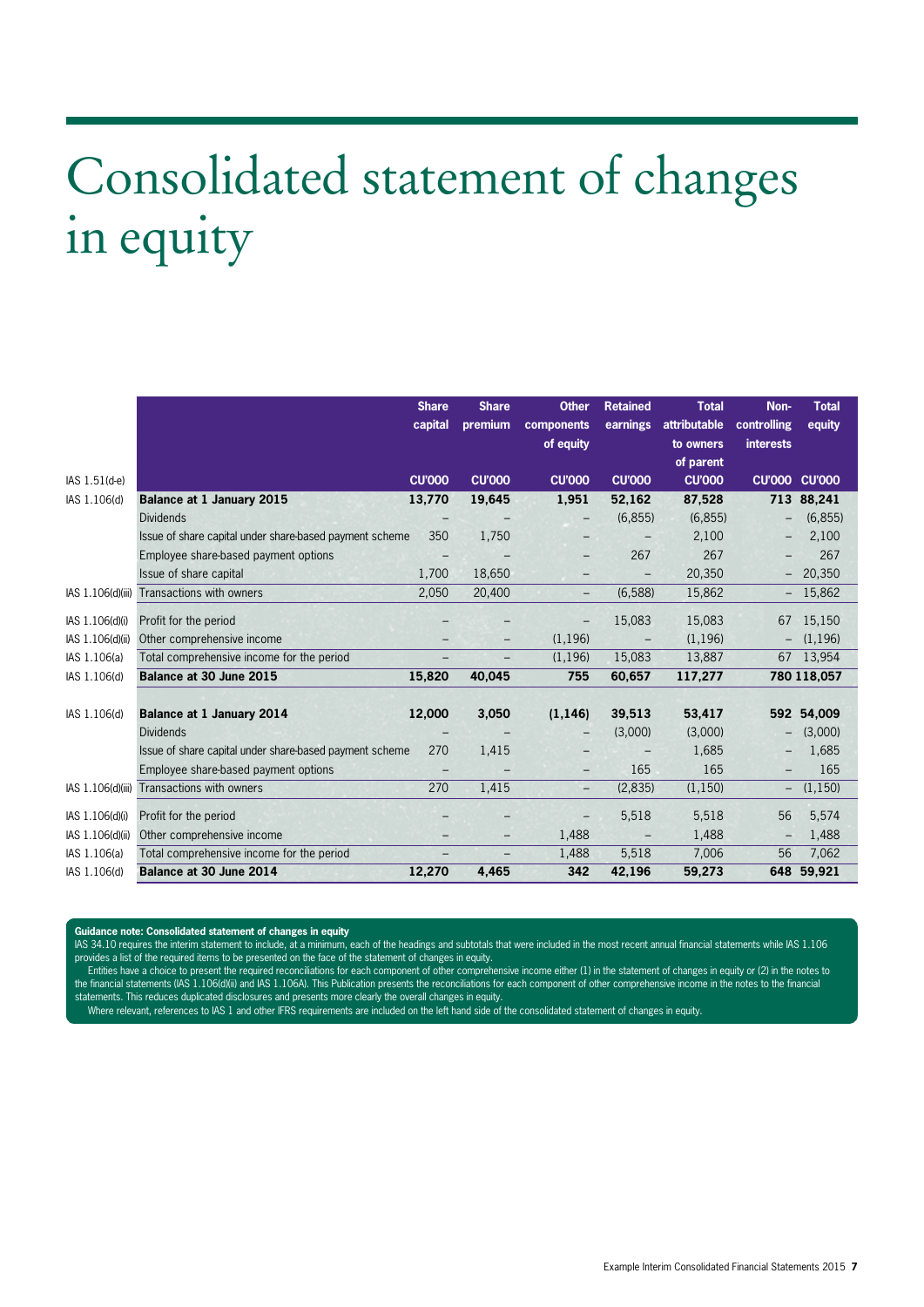# Consolidated statement of changes in equity

|                   |                                                         | <b>Share</b>  | <b>Share</b>      | <b>Other</b>  | <b>Retained</b>   | <b>Total</b>  | Non-                     | <b>Total</b>         |  |
|-------------------|---------------------------------------------------------|---------------|-------------------|---------------|-------------------|---------------|--------------------------|----------------------|--|
|                   |                                                         | capital       | premium           | components    | earnings          | attributable  | controlling              | equity               |  |
|                   |                                                         |               |                   | of equity     |                   | to owners     | <b>interests</b>         |                      |  |
|                   |                                                         |               |                   |               |                   | of parent     |                          |                      |  |
| IAS 1.51(d-e)     |                                                         | <b>CU'000</b> | <b>CU'000</b>     | <b>CU'000</b> | <b>CU'000</b>     | <b>CU'000</b> |                          | <b>CU'000 CU'000</b> |  |
| IAS 1.106(d)      | <b>Balance at 1 January 2014</b>                        | 12,000        | 3,050             | (1, 146)      | 39,513            | 53,417        |                          | 592 54,009           |  |
|                   | <b>Dividends</b>                                        |               |                   | -             | (3,000)           | (3,000)       | $\qquad \qquad -$        | (3,000)              |  |
|                   | Issue of share capital under share-based payment scheme | 270           | 1,415             | -             | $\qquad \qquad$   | 1,685         | $\qquad \qquad -$        | 1,685                |  |
|                   | Employee share-based payment options                    |               |                   | -             | 298               | 298           | $\qquad \qquad -$        | 298                  |  |
|                   | Issue of share capital                                  | 1,500         | 15,180            |               | $\qquad \qquad -$ | 16,680        | $\qquad \qquad -$        | 16,680               |  |
| IAS 1.106(d)(iii) | Transactions with owners                                | 1,770         | 16,595            | -             | (2,702)           | 15,663        | $\overline{\phantom{0}}$ | 15,663               |  |
| IAS 1.106(d)(i)   | Profit for the year                                     |               |                   | -             | 15,351            | 15,351        | 121                      | 15,472               |  |
| IAS 1.106(d)(ii)  | Other comprehensive income                              |               | $\qquad \qquad -$ | 3,097         |                   | 3,097         | $\qquad \qquad -$        | 3,097                |  |
| IAS 1.106(a)      | Total comprehensive income for the year                 |               |                   | 3,097         | 15,351            | 18,448        | 121                      | 18,569               |  |
| IAS 1.106(d)      | Balance at 31 December 2014                             | 13,770        | 19,645            | 1,951         | 52,162            | 87,528        |                          | 713 88.241           |  |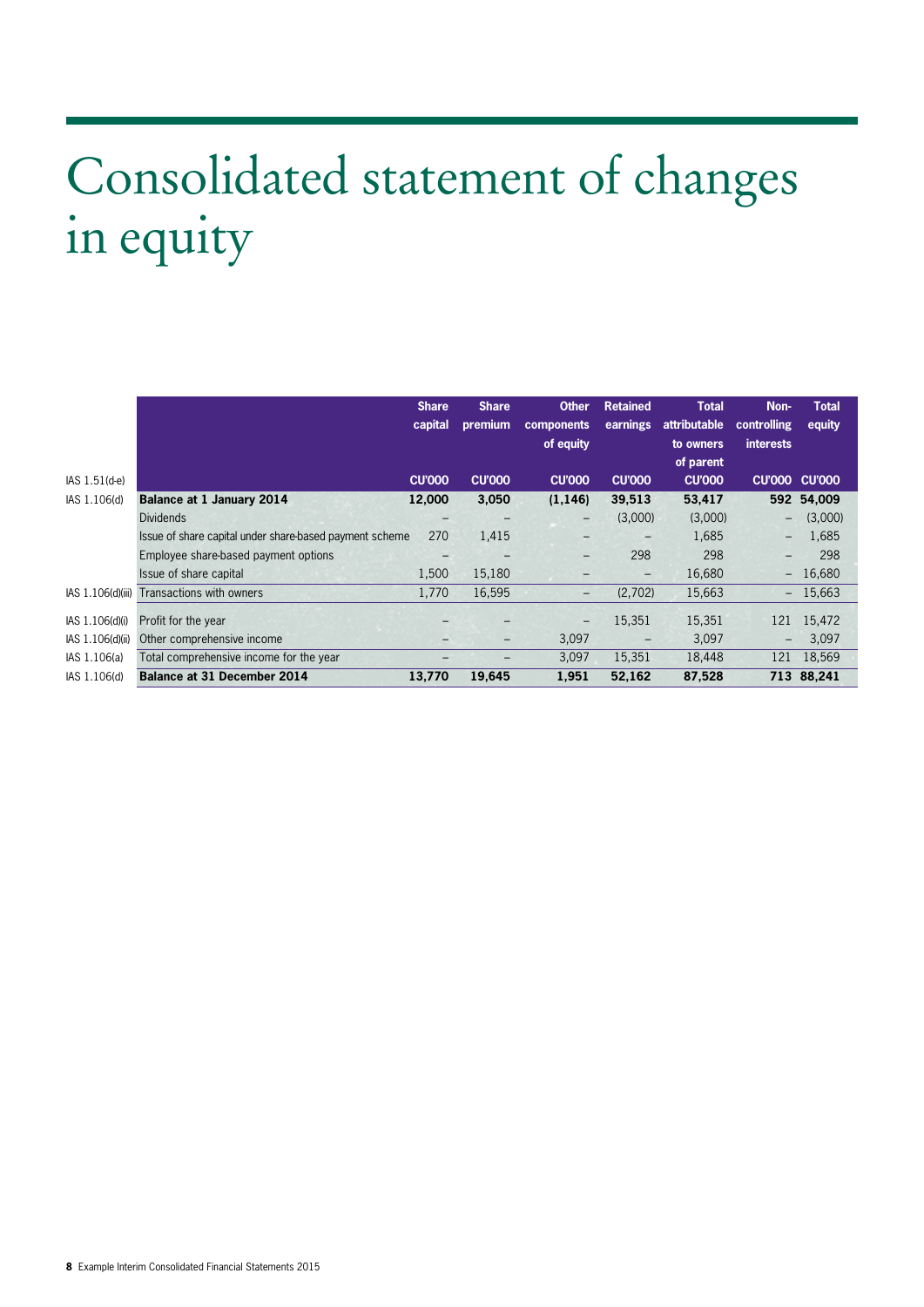# Consolidated statement of cash flows

| IAS 1.51(c)<br>Notes 6 mths to 6 mths to                                  |               | <b>Year to</b>        |
|---------------------------------------------------------------------------|---------------|-----------------------|
| 30 June                                                                   | 30 June       | 31 Dec                |
| 2015                                                                      | 2014          | 2014                  |
| <b>CU'000</b><br>IAS 1.51(d-e)                                            | <b>CU'000</b> | <b>CU'000</b>         |
| <b>Operating activities</b><br><b>IAS 7.10</b>                            |               |                       |
| Profit before tax<br>20,113                                               | 7,936         | 22,392                |
| Adjustments for non-cash items<br>2,053                                   | 1,598         | 8,818                 |
| Contributions to defined benefit plans<br>(995)                           | (616)         | (1, 186)              |
| Net changes in working capital<br>(384)                                   | 12,003        | (2,018)               |
| Settling of derivative financial instruments                              |               | (33)                  |
| Acquisition costs, expensed to profit or loss<br>6<br>(304)               |               |                       |
| Taxes paid<br>IAS 7.35<br>(5,602)                                         | (577)         | (1,984)               |
| Net cash from continuing operations<br>14,881                             | 20,344        | 25,989                |
| Net cash from discontinued operations<br>IFRS $5.33(c)$                   | 18            | (22)                  |
| 14,881<br>Net cash from operating activities                              | 20,362        | 25,967                |
| <b>IAS 7.10</b><br><b>Investing activities</b>                            |               |                       |
| Purchase of property, plant and equipment<br>11                           | (47)<br>(26)  | (76)                  |
| Proceeds from disposals of property, plant and equipment                  | 128<br>11     | 86                    |
| Purchase of other intangible assets<br>10<br>(2, 470)                     | (2,805)       | (3,666)               |
| Proceeds from disposals of other intangible assets                        |               | 924                   |
| <b>IAS 7.39</b><br>Acquisition of subsidiaries, net of cash<br>6(18, 176) | (15, 714)     | (15, 714)             |
| Proceeds from sale of subsidiaries, net of cash<br><b>IAS 7.39</b>        |               | 3,117                 |
| Proceeds from sale of assets classified as held for sale                  | 199           |                       |
| Proceeds from disposals and redemptions of                                | 105<br>135    | 228                   |
| non-derivative financial assets                                           |               |                       |
| Interest received<br><b>IAS 7.31</b>                                      | 352<br>465    | 752                   |
| Dividends received<br>IAS 7.31                                            | 40<br>48      | 62                    |
| <b>IAS 7.35</b><br>Taxes paid                                             |               | (244)                 |
| Net cash used in investing activities<br>(19, 748)                        |               | $(18,007)$ $(14,531)$ |
| IAS 7.10<br><b>Financing activities</b>                                   |               |                       |
| Proceeds from borrowings                                                  | 1,441         | 1,441                 |
| Repayment of borrowings<br>(2, 543)                                       | (3, 478)      | (3,778)               |
| Proceeds from issue of share capital<br>22,450                            | 1,685         | 18,365                |
| Interest paid<br><b>IAS 7.31</b><br>(473)                                 | (400)         | (1,015)               |
| IAS 7.31<br>Dividends paid<br>15<br>(6, 855)                              | (3,000)       | (3,000)               |
| Net cash from (used in) financing activities<br>12,579                    | (3,752)       | 12,013                |
| <b>IAS 7.45</b><br>Net change in cash and cash equivalents<br>7,712       | (1, 397)      | 23,449                |
| 34,729<br>Cash and cash equivalents, beginning of period                  | 11,219        | 11,219                |
| <b>IAS 7.28</b><br>Exchange differences on cash and cash equivalents      | 98<br>(25)    | 61                    |
| 42,539<br><b>IAS 7.45</b><br>Cash and cash equivalents, end of period     | 9,797         | 34,729                |

#### **Guidance note: Consolidated statement of cash flows**

IAS 34.10 requires the interim statement to include, at a minimum, each of the headings and subtotals that were included in the most recent annual financial statements. Consistent with the Group's annual financial statements, the interim statement of cash flows is prepared using the indirect method in accordance with IAS 7.18(b). The statement of cash flows can also be prepared using the direct method (IAS 7.18(a)).

Where relevant, references to IAS 7 and other IFRS requirements are included on the left hand side of the consolidated statement of cash flows.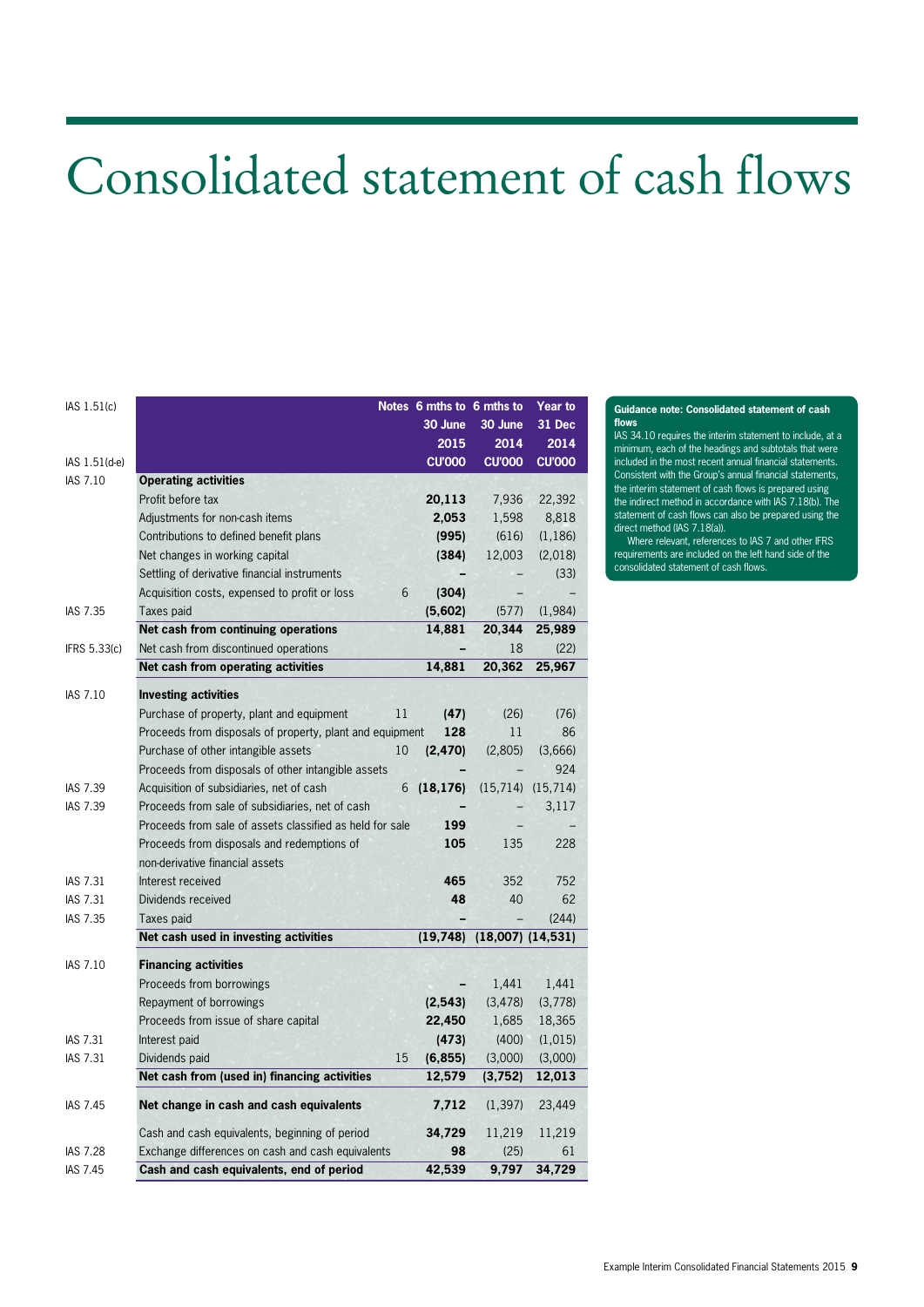# Notes to the Condensed Interim Consolidated Financial Statements

**Guidance note: Notes to the condensed interim consolidated financial statements**

Where an entity's interim financial report complies with IAS 34 that fact shall be disclosed (IAS 34.19). Where a condensed set of financial statements is prepared, the basis of preparation will need to refer to the fact that these interim financial statements are 'condensed'. An interim financial report shall not be described as compling with IFRSs unless it complies with all of the requirements of IFRSs.

Interim financial reports are prepared assuming that users have access to the most recent annual financial report. Consequently, disclosures in the interim financial report need not duplicate previously reported information (IAS 34.6). IAS 34.16A sets out the information to be disclosed in the notes to the condensed interim financial statements, if not disclosed elsewhere in the interim financial report.

In addition, IAS 34.15 requires disclosure of events and transactions that are significant to an understanding of the changes in the financial position and performance of an entity since the end of the last annual reporting period. The guidance includes some examples of events and transactions which may require disclosure, if significant (IAS 34.15B).

This Publication presents selected explanatory notes that are intended to assist users in understanding the results of operations of the Group for the current interim period. As with any example, it does not envisage every possible transaction and cannot therefore be regarded as comprehensive. Also, depending on the circumstances, certain of these disclosures might be regarded either as voluntary or as necessary to meet the general requirements of IAS 34.

The notes to the interim financial statements follow the format of the disclosures in the Group's annual financial statements in so far as these disclosures are required by IAS 34. Where relevant, references to IAS 34 and other IFRSs are included on the left hand side of the disclosures.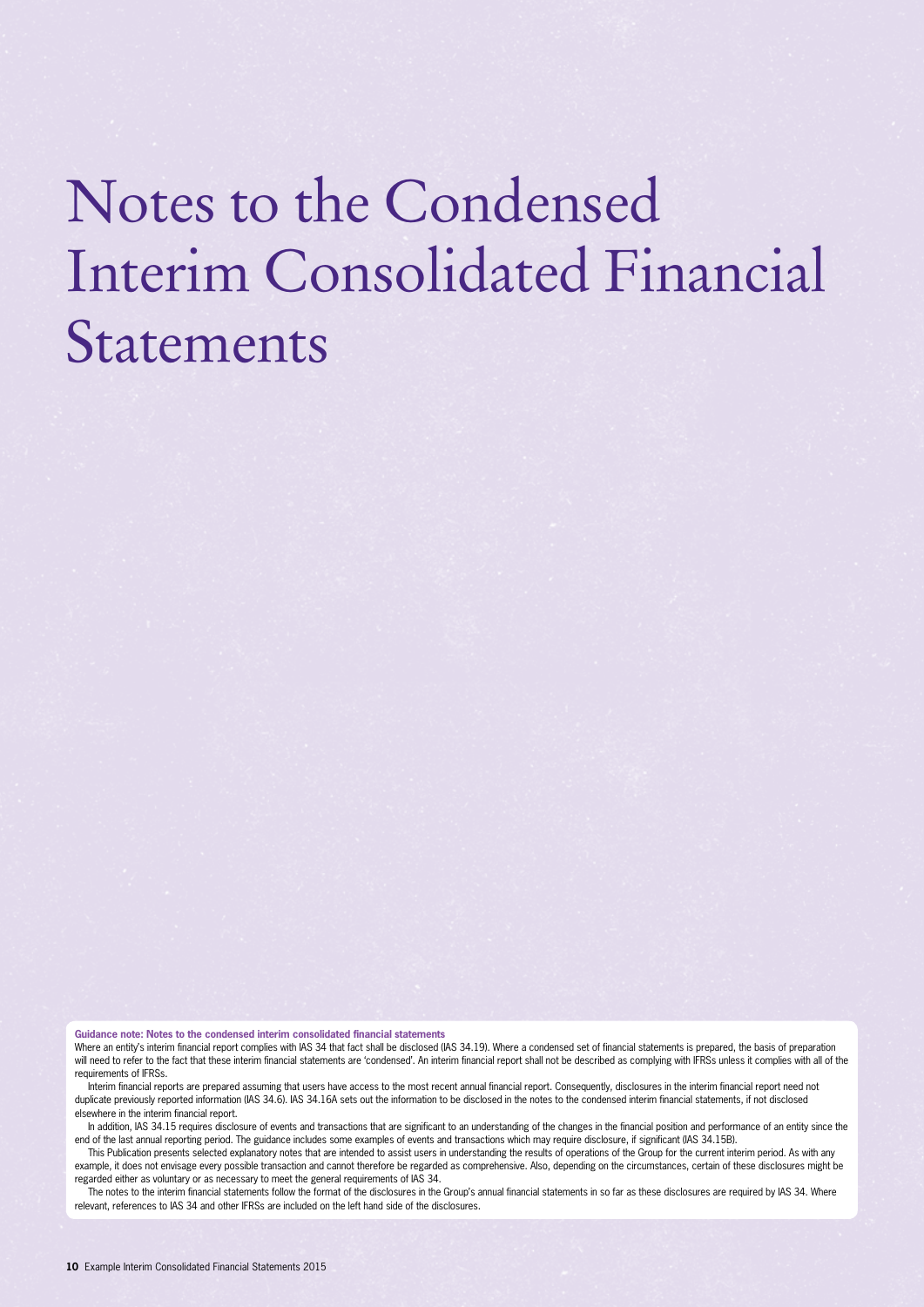## 1. Nature of operations

 The principal activities of Illustrative Corporation and subsidiaries (the Group) include consulting on, servicing and sale of customised IT and telecommunications systems. These activities are grouped into the following service lines:

- consulting focused on the design and sale of phone and intranet based in-house applications; customisation and integration of IT and telecommunication systems
- service provides after-sale service and maintenance of IT and telecommunication systems
- retail involved in the on-line sales of hardware and software products of the Group's business partners.

### 2. General information and basis of preparation

IAS 34.3 The condensed interim consolidated financial statements (the interim financial statements) are IAS 34.19 for the six months ended 30 June 2015 and are presented in currency units (CU), which is the functional currency of the parent company. They have been prepared in accordance with IAS 34 'Interim Financial Reporting' (IAS 34). They do not include all of the information required in annual financial statements in accordance with IFRSs, and should be read in conjunction with the consolidated financial statements for the year ended 31 December 2014.<sup>2</sup>

> Illustrative Corporation Ltd (Illustrative Corporation) is the Group's ultimate parent company. It is a limited liability company incorporated and domiciled in Euroland. The address of its registered office and principal place of business is 149a Great Place, 40237 Greatville, Euroland. Illustrative Corporation's shares are listed on the Greatstocks Stock Exchange.

 [Other general information required in the local jurisdiction may be included here, for example, if the interim financial statements are unaudited].

 The interim financial statements have been approved for issue by the Board of Directors on [date].

## 3. Significant accounting policies

IAS 34.28The interim financial statements have been prepared in accordance with the accounting IAS 34.16A(a) policies<sup>3</sup> adopted in the Group's most recent annual financial statements for the year ended 31 December 20144 .

<sup>&</sup>lt;sup>2</sup> In September 2014, the Grant Thornton International Ltd IFRS Team published the 'Example Consolidated Financial Statements 2014', providing an example of a full set of annual IFRS financial statements.

<sup>&</sup>lt;sup>3</sup> IAS 34.28 requires the use of the discrete period approach. This requires that items of income and expenses should be recognised and measured on a basis consistent with that used in preparing the annual financial statements, and that no adjustments should be made for events expected to occur subsequent to the end of the interim period. IAS 34.28 notes that the frequency of an entity's reporting should not affect its annual results. There are however some situations where annual reporting can be altered. One example is impairment of goodwill. IFRIC 10 'Interim Financial Reporting and Impairment' (IFRIC 10) notes that an entity shall not reverse an impairment loss recognised in a previous interim period even if the impairment loss would not have been recognised had the impairment assessment been made only at the end of the annual reporting period (IFRIC 10.8).

<sup>4 &#</sup>x27;Defined Benefit Plans: Employee Contributions' (Amendments to IAS 19) came into mandatory effect for the first time this year. However, the Group early adopted these Amendments in the year ended 31 December 2014, and therefore they do not impact these financial statements. The Group has also adopted the other new accounting pronouncements which became effective this year, none of which had any significant impact on the Group's results or financial position. These are 'Annual Improvements 2010-2012' cycle and 'Annual Improvements 2011-2013' cycle. Whilst the above Amendments do not effect these financial statements they may impact some entities.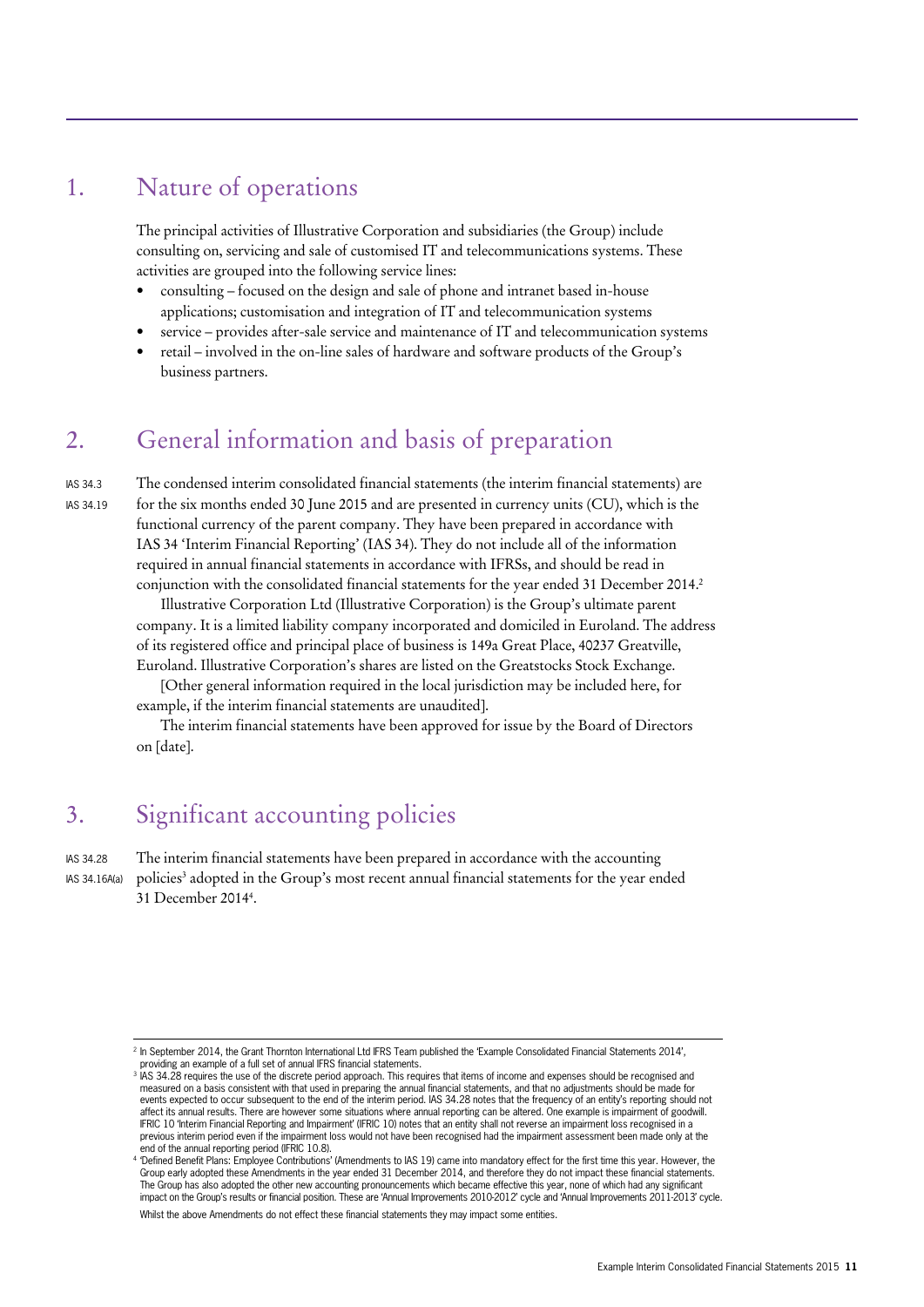### 4. Estimates

IAS 34.41 When preparing the interim financial statements, management undertakes a number of IAS 34.16A(d) judgements, estimates and assumptions about recognition and measurement of assets, liabilities, income and expenses. The actual results may differ from the judgements, estimates and assumptions made by management, and will seldom equal the estimated results.

IAS 34.28 The judgements, estimates and assumptions applied in the interim financial statements, IAS 34.B12 including the key sources of estimation uncertainty, were the same as those applied in the Group's last annual financial statements for the year ended 31 December 2014. The only exception is the estimate of income tax liabilities which is determined in the interim financial statements using the estimated average annual effective income tax rate applied to the pre-tax income of the interim period<sup>5</sup>.

## 5. Significant events and transactions

IAS 34.15 The Group's management believes that the Group is well positioned despite the continuing IAS 34.15C difficult economic circumstances. Factors contributing to the Group's strong position are:

- no significant decline in order intake was experienced on larger projects. Further, the Group has several long-term contracts with a number of its customers
- the Group does not expect to need additional borrowing facilities in the next 12 months as a result of its significant financial resources, existing facilities and strong liquidity reserves. The Group has significant headroom to comply with its debt covenants
- the Group's major customers have not experienced financial difficulties. Credit quality of trade receivables as at 30 June 2015 is considered to be good.

 Overall, the Group is in a strong position despite the current economic environment, and has sufficient capital and liquidity to service its operating activities and debt. The Group's objectives and policies for managing capital, credit risk and liquidity risk are described in its recent annual financial statements.

### 6. Business combination

IAS 34.16A(i) On 5 April 2015, the Group acquired 100% of the issued share capital and voting rights of IFRS 3.B64 Sysmagic Limited (Sysmagic), a company based in the United Kingdom that operates within the (a)-(d) service segment. The objective of the acquisition is to further increase the Group's market share in providing customised IT and telecommunication systems services.<sup>6</sup>

<sup>5</sup> The discrete period approach is problematic in the context of income taxes, which are generally measured based on the taxable profit of an annual period. Accordingly, IAS 34 requires that interim period income tax is accrued using the tax rate that would be applicable to expected total annual earnings. The estimated average annual effective income tax rate is applied to the pre-tax income of the interim period (IAS 34.B12). 6 IAS 34.16A(i) requires the disclosure of the information required by IFRS 3 'Business Combinations' (paragraphs 59-63 and the related

application guidance).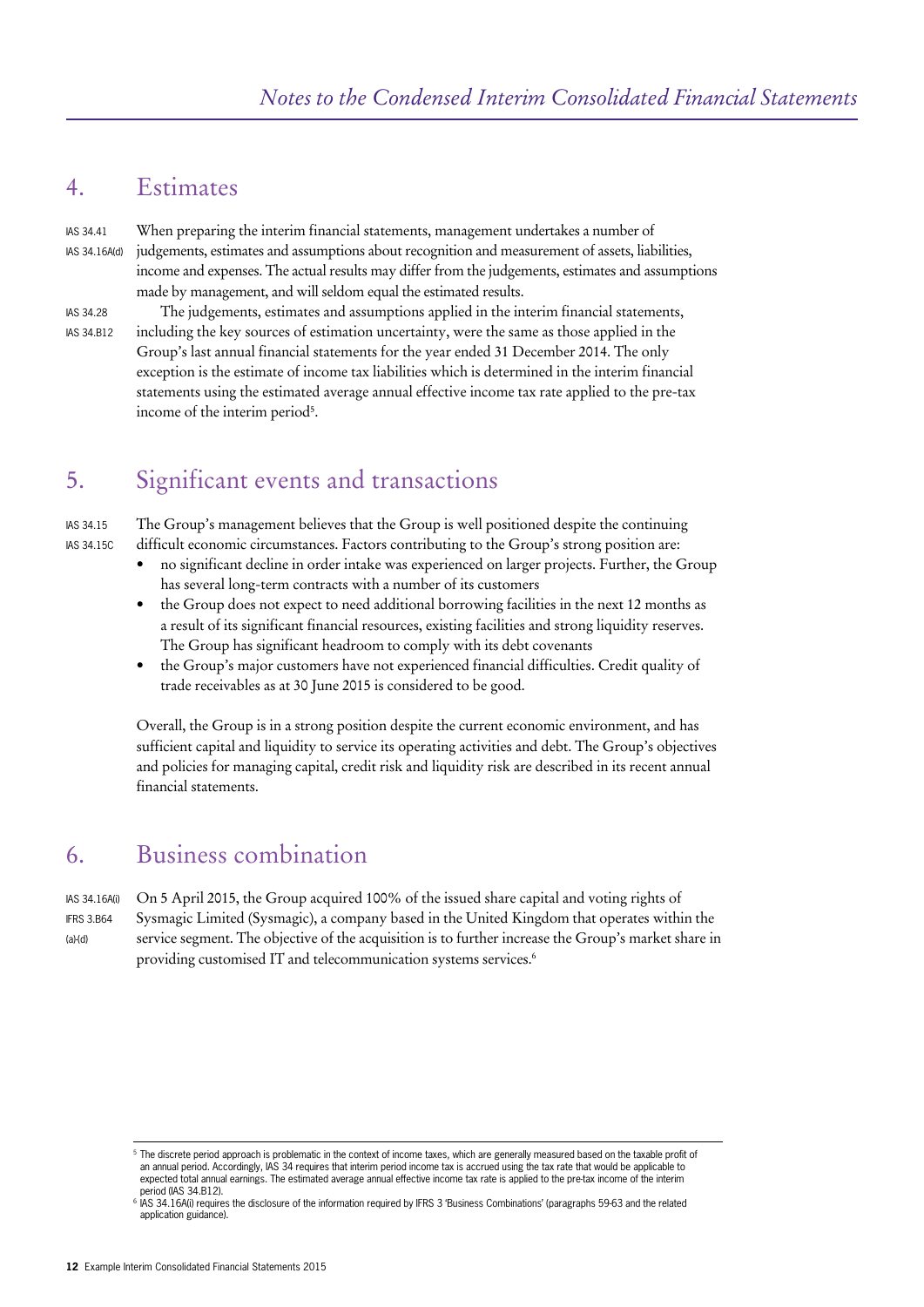The details of the business combination are as follows:

|                         |                                                | <b>CU'000</b> |
|-------------------------|------------------------------------------------|---------------|
| <b>IFRS 3.B64(f)</b>    | <b>Fair value of consideration transferred</b> |               |
| <b>IFRS 3.B64(f)(i)</b> | Amount settled in cash                         | 18,500        |
| IAS 7.40(a)             |                                                |               |
| <b>IFRS 3.B64(i)</b>    | Recognised amounts of identifiable net assets  |               |
| IAS 7.40(d)             | Property, plant and equipment                  | 5,818         |
|                         | Other intangible assets                        | 8,585         |
|                         | Total non-current assets                       | 14,403        |
|                         | Inventories                                    | 7,500         |
|                         | Trade and other receivables                    | 4,449         |
| IAS 7.40(c)             | Cash and cash equivalents                      | 324           |
|                         | <b>Total current assets</b>                    | 12,273        |
|                         | <b>Borrowings</b>                              | (2, 543)      |
|                         | Deferred tax liabilities                       | (1, 335)      |
|                         | Total non-current liabilities                  | (3,878)       |
|                         | Provisions                                     | (780)         |
|                         | Other liabilities                              | (1, 855)      |
|                         | Trade and other payables                       | (4, 165)      |
|                         | <b>Total current liabilities</b>               | (6,800)       |
|                         | Identifiable net assets                        | 15,998        |
|                         | <b>Goodwill on acquisition</b>                 | 2,502         |
| IAS 7.40(b)             | Consideration transferred settled in cash      | 18,500        |
| IAS 7.40(c)             | Cash and cash equivalents acquired             | (324)         |
| <b>IAS 7.42</b>         | Net cash outflow on acquisition                | 18,176        |
|                         | Acquisition costs charged to expenses          | 304           |
|                         | Net cash paid relating to the acquisition      | 18,480        |

#### **Consideration transferred**

IFRS 3.B64(m) Acquisition-related costs amounting to CU 304,000 are not included as part of consideration transferred and have been recognised as an expense in the consolidated statement of profit or loss, as part of other expenses.

#### **Identifiable net assets**

- IFRS 3.B67(a) The fair values of the identifiable intangible assets have been determined provisionally at 30 June 2015, because the acquisition was completed late in the period. The Group is currently obtaining the information necessary to finalise its valuation.
- IFRS 3.B64(h) The fair value of the trade and other receivables acquired as part of the business combination (i-iii) amounted to CU 4,449,000 with a gross contractual amount of CU 4,569,000. As of the acquisition date, the Group's best estimate of the contractual cash flows not expected to be collected amounted to CU 120,000.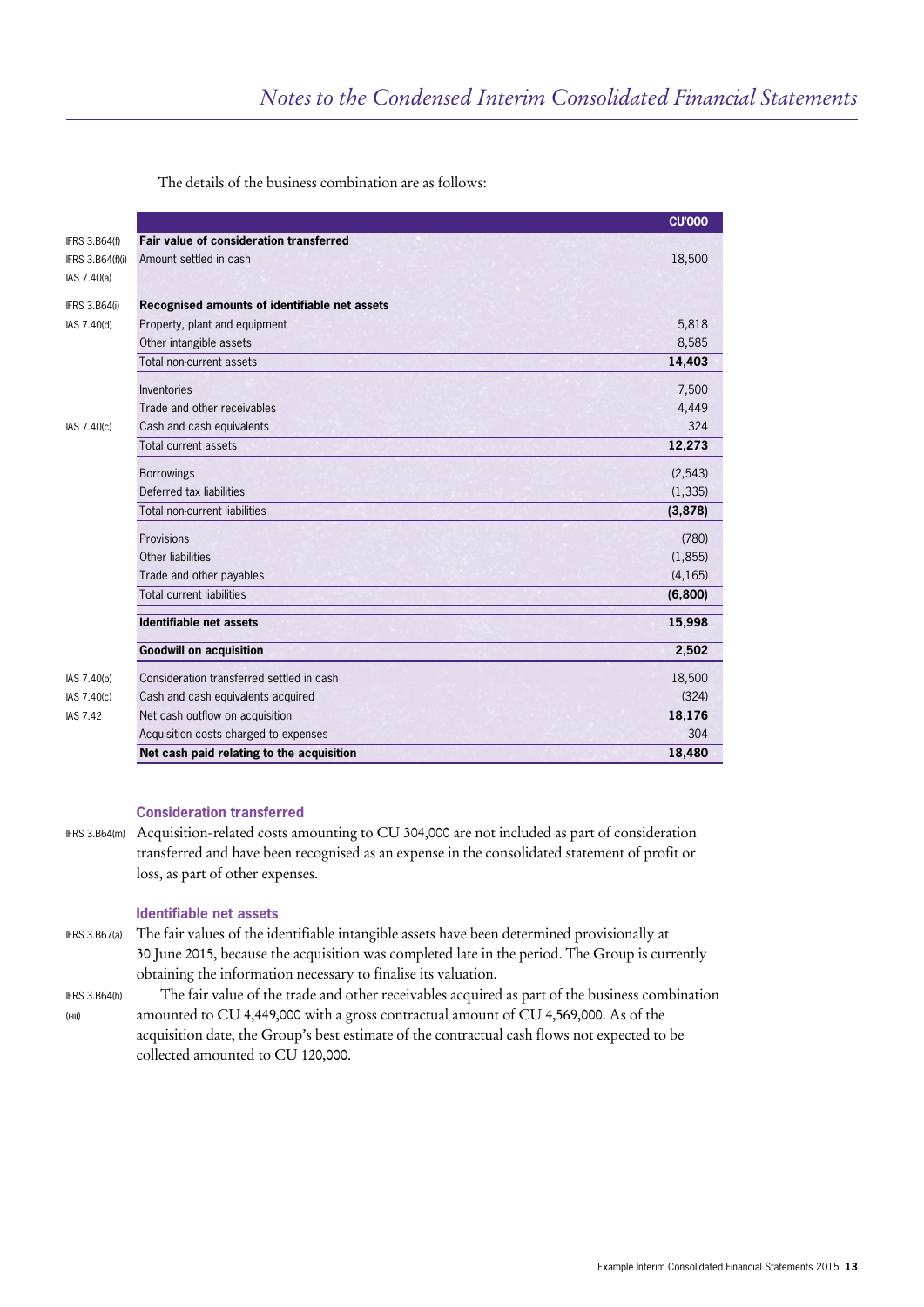#### **Goodwill**

|            | IFRS 3.B64e) The goodwill that arose on the combination can be attributed to the synergies expected to be     |
|------------|---------------------------------------------------------------------------------------------------------------|
| IAS 36.133 | derived from the combination and the value of the workforce of Sysmagic which cannot be                       |
|            | IFRS 3.B64(k) recognised as an intangible asset. Goodwill has been provisionally allocated to cash-generating |
|            | units at 30 June 2015, and is attributable to the service segment. The goodwill that arose from               |
|            | this business combination is not expected to be deductible for tax purposes.                                  |

#### **Sysmagic's contribution to the Group results**

IFRS 3.B64 From the date of the acquisition to 30 June 2015 Sysmagic contributed CU 12,232,000 and (q)(i-ii) CU 1,954,000 to the Group's revenues and profits respectively. Had the acquisition occurred on 1 January 2015, the Group's revenue for the period to 30 June 2015 would have been CU 128,386,000 and the Group's profit for the period would have been CU 15,726,000.

### 7. Segment reporting

IAS 34.16A(g) Management identifies its operating segments based on the Group's service lines, which represent the main products and services provided by the Group. The Group's three main operating segments are:

- consulting engaged in the sale, customisation and integration of IT and telecommunication systems
- service involved in the maintenance of telecommunication systems
- retail engaged in the sale of hardware and software products through the internet.

 Each of these operating segments is managed separately as each service line requires different technologies and other resources, as well as marketing approaches. These operating segments are monitored and strategic decisions are made on the basis of adjusted segment operating results.

 In addition, two minor operating segments, for which the quantitative thresholds for separate disclosures have not been met, are currently combined below under 'other'. The main sources of revenue for these operating segments are the sale and disposal of used IT equipment.

IAS 34.16A(g)(v) During the six month period to 30 June 2015, there have been no changes from prior periods in the measurement methods used to determine operating segments and reported segment profit or loss.

IAS 34.16A The revenues and profit generated by each of the Group's operating segments and segment (g)(i-iv) assets and liabilities are summarised as follows:

| 6 months to June 2015      | <b>Consulting</b><br>2015<br><b>CU'000</b> | <b>Service</b><br>2015<br><b>CU'000</b> | <b>Retail</b><br>2015<br><b>CU'000</b> | <b>Other</b><br>2015<br><b>CU'000</b> | <b>Total</b><br>2015<br><b>CU'000</b> |
|----------------------------|--------------------------------------------|-----------------------------------------|----------------------------------------|---------------------------------------|---------------------------------------|
| Revenue                    |                                            |                                         |                                        |                                       |                                       |
| From external customers    | 56.216                                     | 21.435                                  | 36.576                                 | 2.619                                 | 116.846                               |
| Discontinued operations    | $\qquad \qquad$                            |                                         |                                        |                                       |                                       |
| From other segments        | 346                                        |                                         |                                        | $\qquad \qquad \blacksquare$          | 346                                   |
| <b>Segment revenues</b>    | 56.562                                     | 21.435                                  | 36.576                                 | 2.619                                 | 117.192                               |
| Segment operating profit   | 16.978                                     | 2.827                                   | 2.175                                  | 112                                   | 22.092                                |
|                            |                                            |                                         |                                        |                                       |                                       |
| <b>Segment assets</b>      | 73.720                                     | 28.109                                  | 47.965                                 | 3.033                                 | 152.827                               |
| <b>Segment liabilities</b> | 27.518                                     | 10.493                                  | 17.904                                 | 1.132                                 | 57.047                                |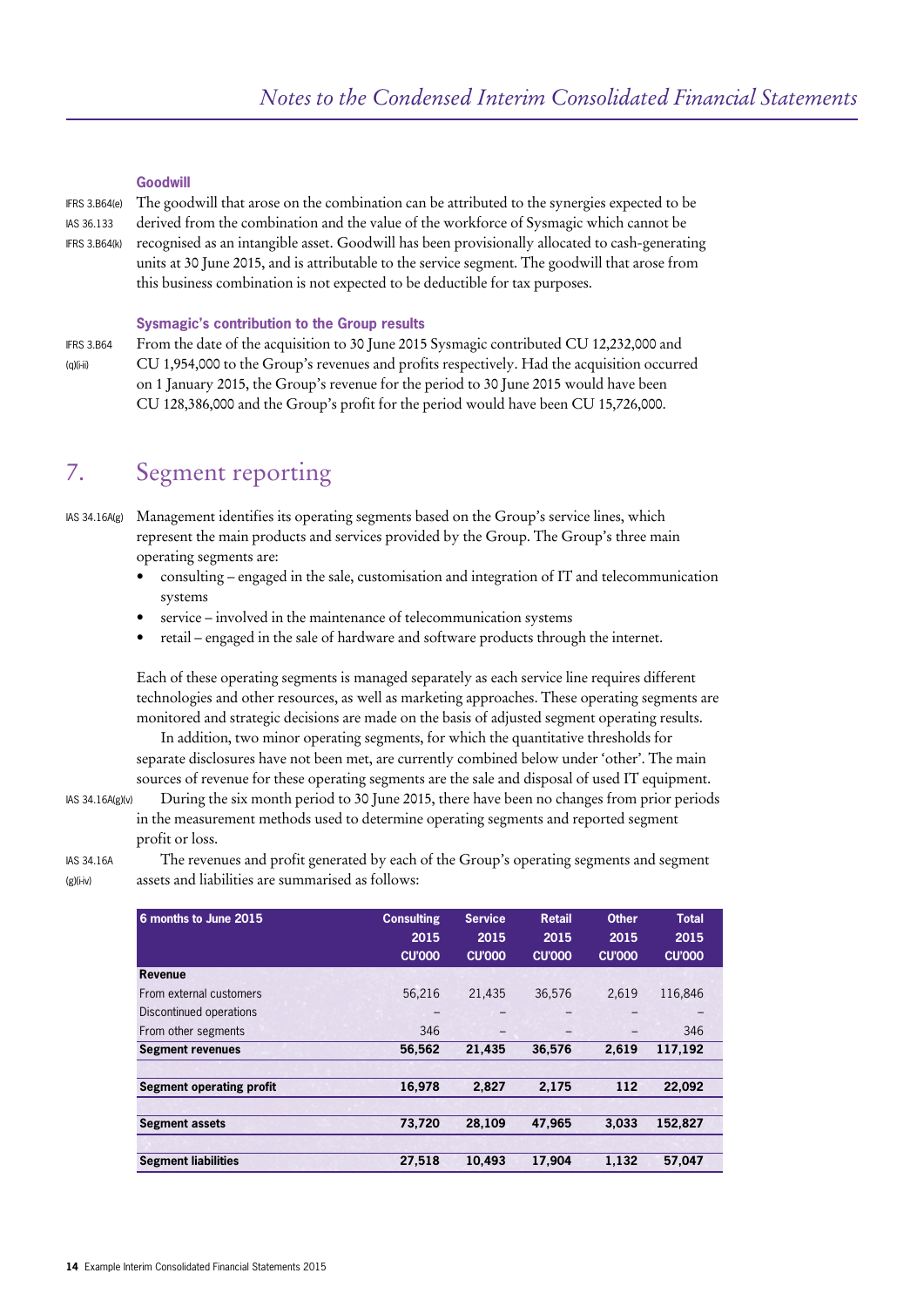| 6 months to June 2014           | <b>Consulting</b>     | <b>Service</b>        | <b>Retail</b>         | <b>Other</b>          | <b>Total</b>          |
|---------------------------------|-----------------------|-----------------------|-----------------------|-----------------------|-----------------------|
|                                 | 2014<br><b>CU'000</b> | 2014<br><b>CU'000</b> | 2014<br><b>CU'000</b> | 2014<br><b>CU'000</b> | 2014<br><b>CU'000</b> |
| Revenue                         |                       |                       |                       |                       |                       |
| From external customers         | 47,843                | 7.832                 | 31,129                | 2,059                 | 88,863                |
| Discontinued operations         |                       |                       | 7,352                 | -                     | 7,352                 |
| From other segments             | 145                   |                       |                       |                       | 145                   |
| <b>Segment revenues</b>         | 47,988                | 7,832                 | 38,481                | 2,059                 | 96,360                |
|                                 |                       |                       |                       |                       |                       |
| <b>Segment operating profit</b> | 10.176                | (280)                 | 1.337                 | (24)                  | 11.209                |
| <b>Segment assets</b>           | 60.076                | 9.835                 | 39,088                | 2.211                 | 111,210               |
| <b>Segment liabilities</b>      | 34.329                | 5.620                 | 22.336                | 1.264                 | 63.549                |

| Year to 31 December 2014        | <b>Consulting</b><br>2014<br><b>CU'000</b> | <b>Service</b><br>2014<br><b>CU'000</b> | <b>Retail</b><br>2014<br><b>CU'000</b> | <b>Other</b><br>2014<br><b>CU'000</b> | <b>Total</b><br>2014<br><b>CU'000</b> |
|---------------------------------|--------------------------------------------|-----------------------------------------|----------------------------------------|---------------------------------------|---------------------------------------|
| Revenue                         |                                            |                                         |                                        |                                       |                                       |
| From external customers         | 110,810                                    | 18.140                                  | 72.098                                 | 4.745                                 | 205,793                               |
| Discontinued operations         | -                                          |                                         | 9.803                                  | -                                     | 9,803                                 |
| From other segments             | 231                                        |                                         |                                        |                                       | 231                                   |
| <b>Segment revenues</b>         | 111.041                                    | 18.140                                  | 81.901                                 | 4.745                                 | 215.827                               |
|                                 |                                            |                                         |                                        |                                       |                                       |
| <b>Segment operating profit</b> | 20.152                                     | 1.250                                   | 6.835                                  | 100                                   | 28.337                                |
| <b>Segment assets</b>           | 68.103                                     | 11.149                                  | 44.311                                 | 2.507                                 | 126,070                               |
|                                 |                                            |                                         |                                        |                                       |                                       |
| <b>Segment liabilities</b>      | 34.329                                     | 5.620                                   | 22.336                                 | 1.264                                 | 63.549                                |

IAS 34.16A The Group's segment operating profit reconciles to the Group's profit before tax as presented in (g)(vi) its financial statements as follows:

|                                                   | 6 mths to<br>30 June 2015<br><b>CU'000</b> | 6 mths to<br>30 June 2014<br><b>CU'000</b> | Year to 31<br>December 2014<br><b>CU'000</b> |
|---------------------------------------------------|--------------------------------------------|--------------------------------------------|----------------------------------------------|
| <b>Profit or loss</b>                             |                                            |                                            |                                              |
| Total operating profit of reportable segments     | 21,980                                     | 11,233                                     | 28,237                                       |
| Other segment profit                              | 112                                        | (24)                                       | 100                                          |
| Rental income from investment property            | 550                                        | 498                                        | 1,066                                        |
| Change in fair value of investment property       | 55                                         | 125                                        | 310                                          |
| Share-based payment expenses                      | (267)                                      | (165)                                      | (298)                                        |
| Post-employment benefit expenses                  | (3, 150)                                   | (2,850)                                    | (6,099)                                      |
| Research and development costs                    | (986)                                      | (1,250)                                    | (1,690)                                      |
| Other income not allocated                        | 502                                        | 180                                        | 618                                          |
| Other expenses not allocated                      | (97)                                       | (165)                                      | (303)                                        |
| Operating profit of discontinued operations       |                                            | (54)                                       | (73)                                         |
| Elimination of intersegment profits               | (80)                                       | (87)                                       | (58)                                         |
| <b>Group operating profit</b>                     | 18,619                                     | 7,441                                      | 21,810                                       |
| Share of profit from equity accounted investments | 50                                         | 84                                         | 135                                          |
| Finance costs                                     | (413)                                      | (393)                                      | (1,490)                                      |
| Finance income                                    | 1,188                                      | 465                                        | 994                                          |
| Other financial items                             | 669                                        | 339                                        | 943                                          |
| Group profit before tax                           | 20,113                                     | 7,936                                      | 22,392                                       |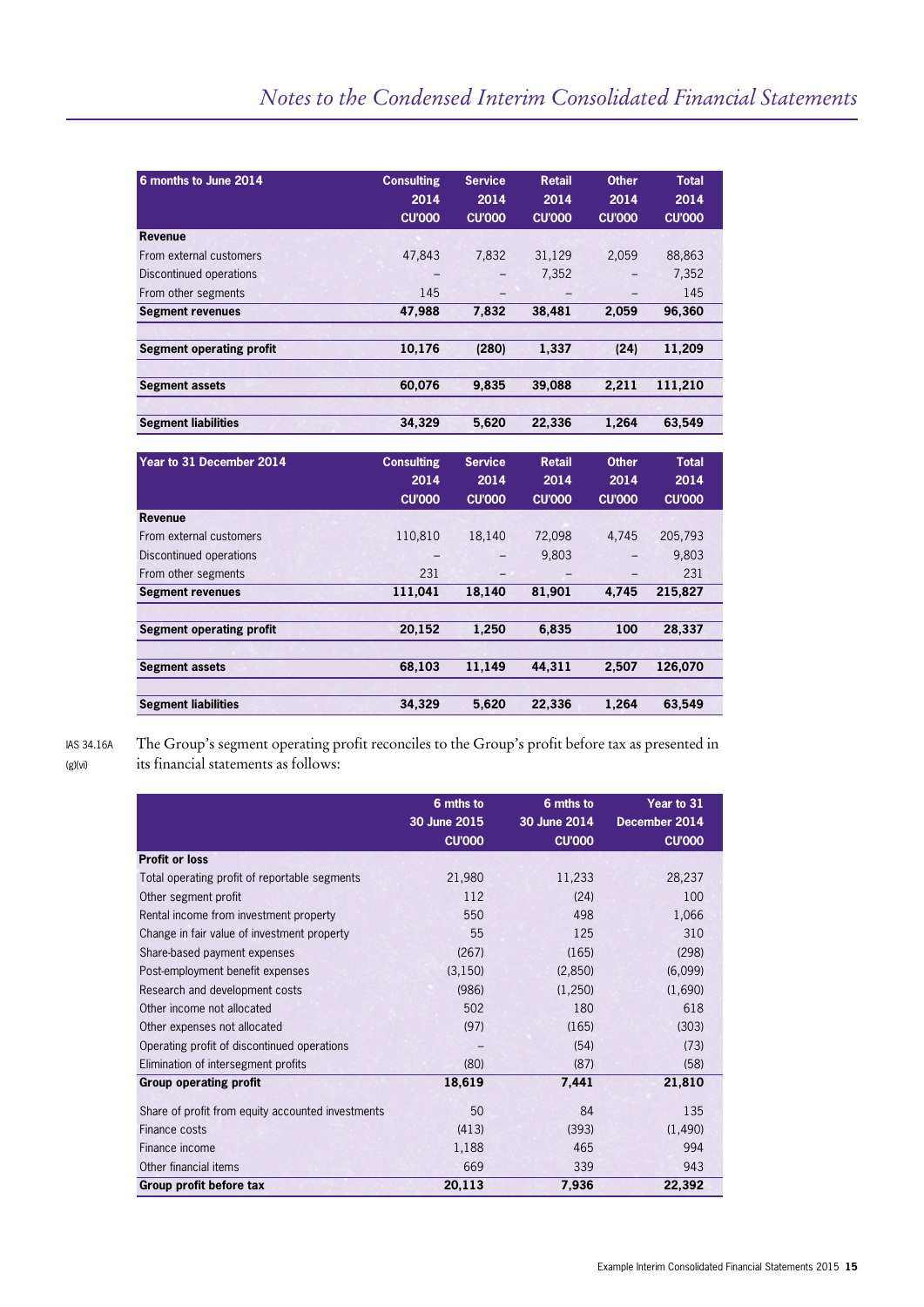## 8. Seasonal fluctuations

IAS 34.16A(b) The demand for maintenance and installation of IT and telecommunication systems and equipment (part of the consulting and service segments) is subject to seasonal fluctuations. Historically, peak demand is in the second half of each year. Revenues for maintenance and installation for the six months ended 30 June 2015 represented 66% (six months period to 30 June 2014: 43%) of the annual level of these revenues for the year ended 31 December 2014.

 The percentage of the first six-months revenues in 2015 is higher than 2014 due to the effect of an additional three months revenues contributed by a new subsidiary acquired in 2015 (see Note 6). Excluding these items, the revenues for the six months ended 30 June 2015 represent approximately 45% of the annual level of maintenance and installation revenues for the year ended 31 December 2014.

### 9. Goodwill

IAS 34.16A(c) The following table shows the movements in goodwill7 :

|                      |                                                         | 6 mths to<br>30 June 2015<br><b>CU'000</b> | 6 mths to<br>30 June 2014<br><b>CU'000</b> | Year to 31<br>December 2014<br><b>CU'000</b> |
|----------------------|---------------------------------------------------------|--------------------------------------------|--------------------------------------------|----------------------------------------------|
| <b>IFRS 3.B67(d)</b> | <b>Gross carrying amount</b>                            |                                            |                                            |                                              |
| IFRS 3.B67(d)(i)     | Balance, beginning of the period                        | 6,030                                      | 3,727                                      | 3,727                                        |
|                      | IFRS 3.B67(d)(ii) Acquired through business combination | 2,502                                      | 2,438                                      | 2,438                                        |
|                      | IFRS 3.B67(d)(vi) Net exchange differences              | (146)                                      | (95)                                       | (135)                                        |
|                      | IFRS 3.B67(d)(viii) Balance, end of the period          | 8,386                                      | 6,070                                      | 6,030                                        |
|                      | <b>Accumulated impairment</b>                           |                                            |                                            |                                              |
| IFRS 3.B67(d)(i)     | Balance, beginning of the period                        | (989)                                      | (190)                                      | (190)                                        |
|                      | IFRS 3.B67(d)(v) Impairment loss recognised             |                                            |                                            | (799)                                        |
|                      | IFRS 3.B67(d)(vi) Net exchange differences              |                                            |                                            |                                              |
| IFRS 3.B67(d)(viii)  | Balance, end of the period                              | (989)                                      | (190)                                      | (989)                                        |
|                      | Carrying amount at the end of the period                | 7.397                                      | 5.880                                      | 5.041                                        |

7 In addition to the requirement of IAS 34.16A(c) to disclose the nature and amount of items affecting assets that are unusual because of their nature, size or incidence, this disclosure is also part of the required disclosure under IFRS 3 'Business Combinations' for the business combination that occurred in the current interim period.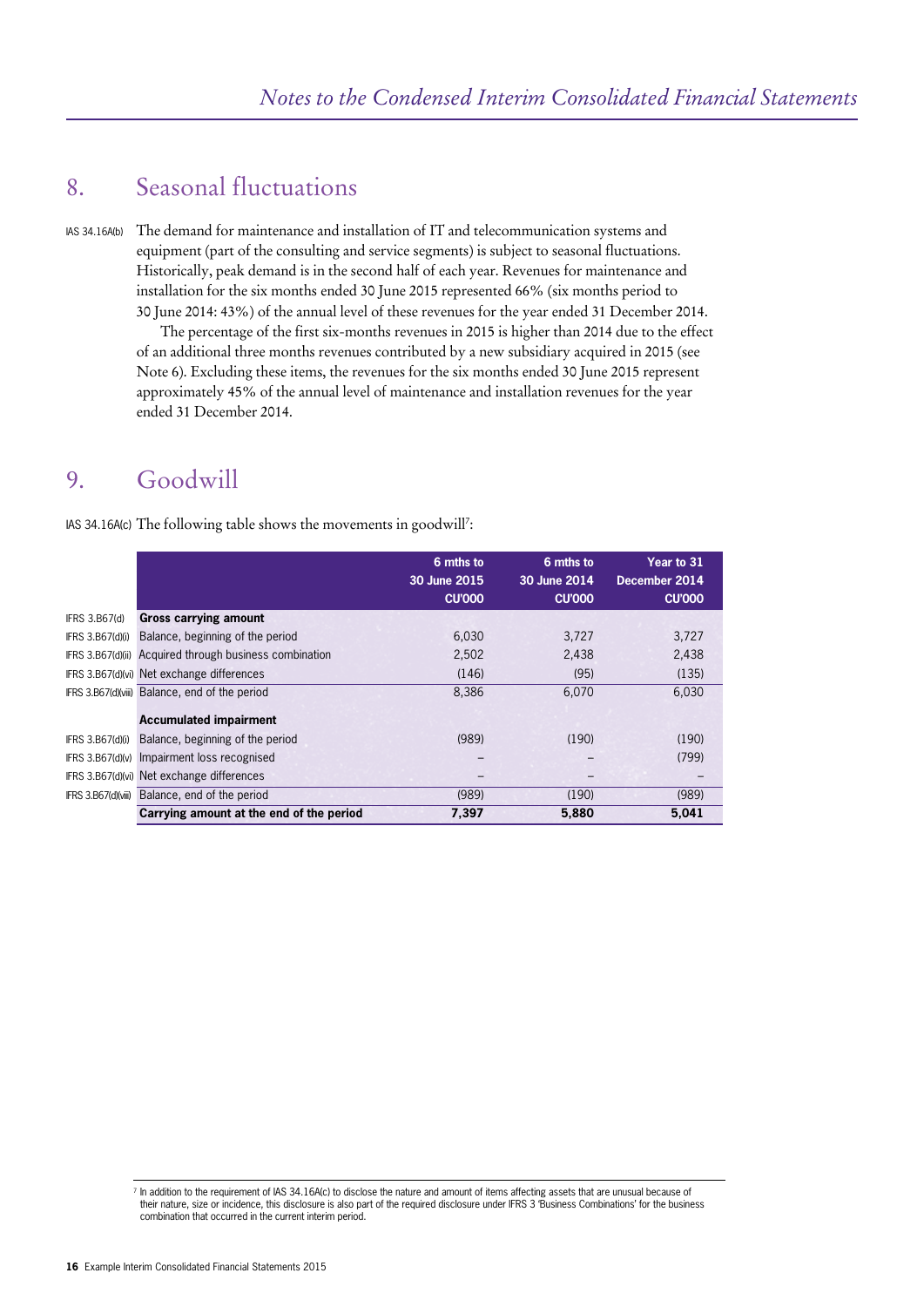# 10. Other intangible assets

 $\text{IAS 34.16A(c)}$  The following tables show the movements in intangible assets<sup>8</sup>:

|                    |                                          | <b>Acquired</b><br>software<br><b>licences</b> | <b>Internally</b><br>generated<br>software | <b>Brand</b><br>names | <b>Customer</b><br><b>lists</b> | <b>Total</b>  |
|--------------------|------------------------------------------|------------------------------------------------|--------------------------------------------|-----------------------|---------------------------------|---------------|
|                    |                                          | <b>CU'000</b>                                  | <b>CU'000</b>                              | <b>CU'000</b>         | <b>CU'000</b>                   | <b>CU'000</b> |
| IAS 38.118         | <b>Gross carrying amount</b>             |                                                |                                            |                       |                                 |               |
| IAS 38.118(c)      | Balance at 1 January 2015                | 16,469                                         | 18,046                                     | 975                   | 1,761                           | 37,251        |
| IAS 38.118(e)(i)   | Addition, separately acquired            | 320                                            |                                            |                       |                                 | 320           |
| IAS 38.118(e)(i)   | Addition, internally developed           |                                                | 2,150                                      |                       |                                 | 2,150         |
| IAS 38.118(e)(i)   | Acquisition through business combination | 5,850                                          |                                            | 1,250                 | 1,485                           | 8,585         |
| IAS 38.118(e)(ii)  | <b>Disposals</b>                         |                                                |                                            |                       |                                 |               |
| IAS 38.118(e)(vii) | Net exchange differences                 | (75)                                           | (65)                                       |                       |                                 | (140)         |
| IAS 38.118(c)      | Balance at 30 June 2015                  | 22,564                                         | 20,131                                     | 2,225                 | 3,246                           | 48,166        |
|                    | <b>Amortisation and impairment</b>       |                                                |                                            |                       |                                 |               |
| IAS 38.118(c)      | Balance at 1 January 2015                | (7,739)                                        | (11,602)                                   | (287)                 | (199)                           | (19, 827)     |
| IAS 38.118(e)(vi)  | Amortisation                             | (1,283)                                        | (764)                                      | (115)                 | (129)                           | (2,291)       |
| IAS 38.118(e)(iv)  | Impairment losses                        |                                                |                                            |                       |                                 |               |
| IAS 38.118(e)(ii)  | <b>Disposals</b>                         |                                                |                                            |                       |                                 |               |
| IAS 38.118(e)(vii) | Net exchange differences                 | (52)                                           | (46)                                       |                       |                                 | (98)          |
| IAS 38.118(c)      | Balance at 30 June 2015                  | (9,074)                                        | (12, 412)                                  | (402)                 | (328)                           | (22, 216)     |
|                    | Carrying amount 30 June 2015             | 13,490                                         | 7,719                                      | 1,823                 | 2,918                           | 25,950        |

|                   |                                             | <b>Acquired</b><br>software<br><b>licences</b> | <b>Internally</b><br>generated<br>software | <b>Brand</b><br>names | <b>Customer</b><br><b>lists</b> | <b>Total</b>  |
|-------------------|---------------------------------------------|------------------------------------------------|--------------------------------------------|-----------------------|---------------------------------|---------------|
|                   |                                             | <b>CU'000</b>                                  | <b>CU'000</b>                              | <b>CU'000</b>         | <b>CU'000</b>                   | <b>CU'000</b> |
| IAS 38.118        | <b>Gross carrying amount</b>                |                                                |                                            |                       |                                 |               |
| IAS 38.118(c)     | Balance at 1 January 2014                   | 13,608                                         | 14,794                                     | 760                   | 374                             | 29,536        |
| IAS 38.118(e)(i)  | Addition, separately acquired               | 120                                            |                                            |                       |                                 | 120           |
| IAS 38.118(e)(i)  | Addition, internally developed              |                                                | 2,685                                      |                       |                                 | 2,685         |
| IAS 38.118(e)(i)  | Acquisition through business combination    | 3,653                                          |                                            | 215                   | 1,387                           | 5,255         |
| IAS 38.118(e)(ii) | <b>Disposals</b>                            |                                                |                                            |                       |                                 |               |
|                   | IAS 38.118(e)(vii) Net exchange differences | (51)                                           | (38)                                       |                       |                                 | (89)          |
| IAS 38.118(c)     | Balance at 30 June 2014                     | 17,330                                         | 17,441                                     | 975                   | 1,761                           | 37,507        |
|                   | <b>Amortisation and impairment</b>          |                                                |                                            |                       |                                 |               |
| IAS 38.118(c)     | Balance at 1 January 2014                   | (6,063)                                        | (9, 381)                                   | (162)                 | (89)                            | (15,695)      |
| IAS 38.118(e)(vi) | Amortisation                                | (1,017)                                        | (645)                                      | (63)                  | (55)                            | (1,780)       |
| IAS 38.118(e)(iv) | Impairment losses                           |                                                |                                            |                       |                                 |               |
| IAS 38.118(e)(ii) | <b>Disposals</b>                            |                                                |                                            |                       |                                 |               |
|                   | IAS 38.118(e)(vii) Net exchange differences | (34)                                           | (25)                                       |                       |                                 | (59)          |
| IAS 38.118(c)     | Balance at 30 June 2014                     | (7, 114)                                       | (10,051)                                   | (225)                 | (144)                           | (17, 534)     |
|                   | Carrying amount 30 June 2014                | 10,216                                         | 7,390                                      | 750                   | 1,617                           | 19,973        |

<sup>&</sup>lt;sup>8</sup> In this Publication, this information is considered a necessary disclosure because of the significant additions and the impact of the business combination. Depending on the circumstances, this type of disclosure might be regarded either as voluntary or as necessary to meet the<br>requirements of IAS 34.15C and IAS 34.16A(c). Other examples of events and transactions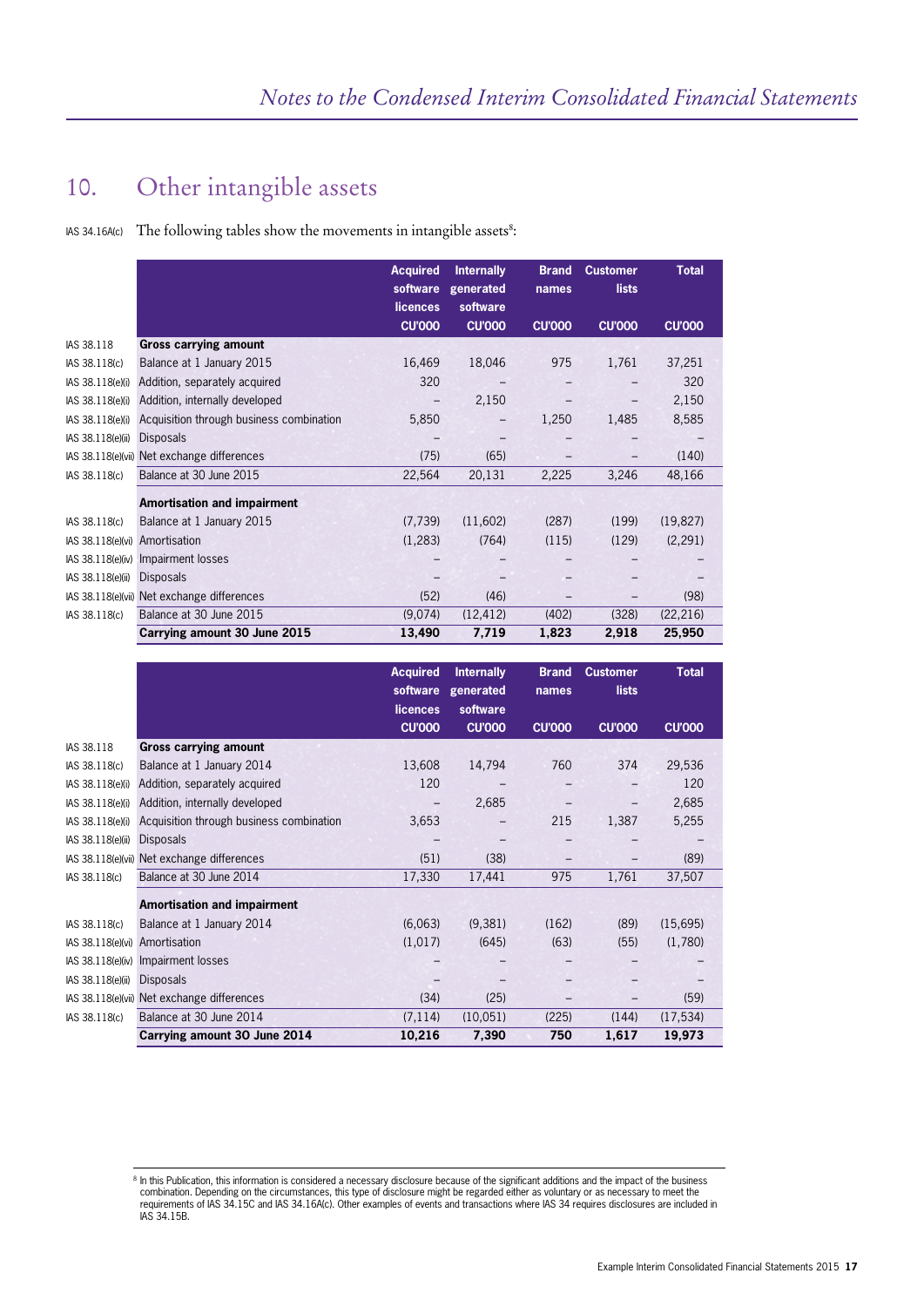|                   |                                             | <b>Acquired</b><br>software<br>licences | <b>Internally</b><br>generated<br>software | <b>Brand</b><br>names | <b>Customer</b><br><b>lists</b> | <b>Total</b>  |  |
|-------------------|---------------------------------------------|-----------------------------------------|--------------------------------------------|-----------------------|---------------------------------|---------------|--|
|                   |                                             | <b>CU'000</b>                           | <b>CU'000</b>                              | <b>CU'000</b>         | <b>CU'000</b>                   | <b>CU'000</b> |  |
| IAS 38.118        | <b>Gross carrying amount</b>                |                                         |                                            |                       |                                 |               |  |
| IAS 38.118(c)     | Balance at 1 January 2014                   | 13,608                                  | 14,794                                     | 760                   | 374                             | 29,536        |  |
| IAS 38.118(e)(i)  | Addition, separately acquired               | 440                                     |                                            | -                     |                                 | 440           |  |
| IAS 38.118(e)(i)  | Addition, internally developed              |                                         | 3,306                                      |                       |                                 | 3,306         |  |
| IAS 38.118(e)(i)  | Acquisition through business combination    | 3,653                                   |                                            | 215                   | 1,387                           | 5,255         |  |
| IAS 38.118(e)(ii) | <b>Disposals</b>                            | (1, 159)                                |                                            |                       |                                 | (1, 159)      |  |
|                   | IAS 38.118(e)(vii) Net exchange differences | (73)                                    | (54)                                       |                       |                                 | (127)         |  |
| IAS 38.118(c)     | Balance at 31 December 2014                 | 16,469                                  | 18,046                                     | 975                   | 1,761                           | 37,251        |  |
|                   | <b>Amortisation and impairment</b>          |                                         |                                            |                       |                                 |               |  |
| IAS 38.118(c)     | Balance at 1 January 2014                   | (6,063)                                 | (9, 381)                                   | (162)                 | (89)                            | (15,695)      |  |
| IAS 38.118(e)(vi) | Amortisation                                | (1,978)                                 | (1, 315)                                   | (125)                 | (110)                           | (3,528)       |  |
| IAS 38.118(e)(iv) | Impairment losses                           |                                         | (870)                                      |                       |                                 | (870)         |  |
| IAS 38.118(e)(ii) | <b>Disposals</b>                            | 350                                     |                                            |                       |                                 | 350           |  |
|                   | IAS 38.118(e)(vii) Net exchange differences | (48)                                    | (36)                                       |                       |                                 | (84)          |  |
| IAS 38.118(c)     | Balance at 31 December 2014                 | (7,739)                                 | (11,602)                                   | (287)                 | (199)                           | (19, 827)     |  |
|                   | Carrying amount 31 December 2014            | 8,730                                   | 6,444                                      | 688                   | 1,562                           | 17,424        |  |

## 11. Property, plant and equipment

 $\,$  AS 34.15B(d) The following tables show the movements in property, plant and equipment  $\,$  .

IAS 34.16A(c)

|                   |                                             | Land              | <b>Buildings</b> | IT            | <b>Other</b>  | <b>Total</b>  |  |
|-------------------|---------------------------------------------|-------------------|------------------|---------------|---------------|---------------|--|
|                   |                                             |                   |                  | equipment     | equipment     |               |  |
|                   |                                             | <b>CU'000</b>     | <b>CU'000</b>    | <b>CU'000</b> | <b>CU'000</b> | <b>CU'000</b> |  |
|                   | <b>Gross carrying amount</b>                |                   |                  |               |               |               |  |
| IAS 16.73(d)      | Balance 1 January 2015                      | 8,709             | 20,177           | 7,806         | 2,630         | 39,322        |  |
| IAS 16.73(e)(i)   | <b>Additions</b>                            |                   |                  | 35            | 12            | 47            |  |
| IAS 16.73(e)(iii) | Acquisition through business combination    | $\qquad \qquad -$ | 2,435            | 2,527         | 856           | 5,818         |  |
| IAS 16.73(e)(ii)  | <b>Disposals</b>                            |                   |                  |               | (456)         | (456)         |  |
| IAS 16.73(e)(iv)  | <b>Revaluation increase</b>                 |                   |                  |               |               |               |  |
|                   | IAS 16.73(e)(viii) Net exchange differences | (15)              | (65)             | (62)          | (46)          | (188)         |  |
| IAS 16.73(d)      | Balance 30 June 2015                        | 8,694             | 22,547           | 10,306        | 2,996         | 44,543        |  |
|                   | Depreciation and impairment                 |                   |                  |               |               |               |  |
| IAS 16.73(d)      | Balance 1 January 2015                      |                   | (13,213)         | (2, 446)      | (1, 464)      | (17, 123)     |  |
| IAS 16.73(e)(ii)  | <b>Disposals</b>                            |                   |                  |               | 385           | 385           |  |
|                   | IAS 16.73(e)(viii) Net exchange differences |                   | (46)             | (55)          | (48)          | (149)         |  |
| IAS 16.73(e)(vii) | Depreciation                                |                   | (710)            | (602)         | (301)         | (1,613)       |  |
| IAS 16.73(d)      | Balance 30 June 2015                        | $\qquad \qquad -$ | (13,969)         | (3,103)       | (1, 428)      | (18,500)      |  |
|                   | Carrying amount 30 June 2015                | 8,694             | 8,578            | 7,203         | 1,568         | 26,043        |  |

<sup>&</sup>lt;sup>9</sup> In this Publication, this information is considered a necessary disclosure because of the significant additions and the impact of the business combination. Depending on the circumstances, this type of disclosure might be regarded either as voluntary or as necessary to meet the<br>requirements of IAS 34.15C and IAS 34.16A(c). Other examples of events and transactions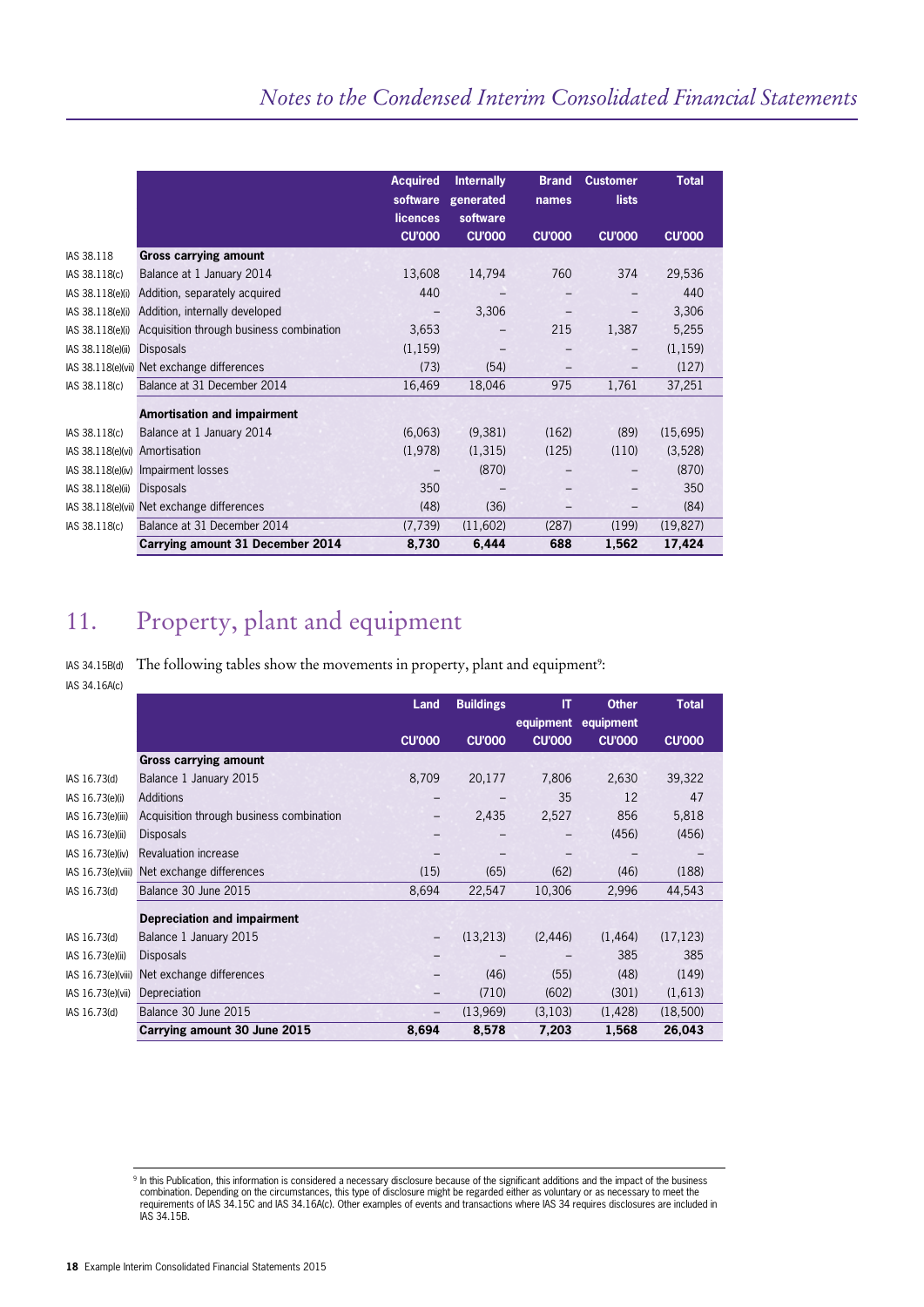|                    |                                          | Land                     | <b>Buildings</b> | IT<br>equipment | <b>Other</b><br>equipment | <b>Total</b>  |  |
|--------------------|------------------------------------------|--------------------------|------------------|-----------------|---------------------------|---------------|--|
|                    |                                          | <b>CU'000</b>            | <b>CU'000</b>    | <b>CU'000</b>   | <b>CU'000</b>             | <b>CU'000</b> |  |
|                    | <b>Gross carrying amount</b>             |                          |                  |                 |                           |               |  |
| IAS 16.73(d)       | Balance 1 January 2014                   | 7,697                    | 19,362           | 5,579           | 2,319                     | 34,957        |  |
| IAS 16.73(e)(i)    | <b>Additions</b>                         |                          | 26               |                 |                           | 26            |  |
| IAS 16.73(e)(iii)  | Acquisition through business combination | 730                      | 1,221            | 2,306           | 365                       | 4,622         |  |
| IAS 16.73(e)(ii)   | <b>Disposals</b>                         |                          | (156)            |                 |                           | (156)         |  |
| IAS 16.73(e)(iv)   | Revaluation increase                     |                          |                  |                 |                           |               |  |
| IAS 16.73(e)(viii) | Net exchange differences                 | (15)                     | (57)             | (55)            | (38)                      | (165)         |  |
| IAS 16.73(d)       | Balance 30 June 2014                     | 8,412                    | 20,396           | 7,830           | 2,646                     | 39,284        |  |
|                    | <b>Depreciation and impairment</b>       |                          |                  |                 |                           |               |  |
| IAS 16.73(d)       | Balance 1 January 2014                   | $\overline{\phantom{a}}$ | (12, 159)        | (1,503)         | (898)                     | (14, 560)     |  |
| IAS 16.73(e)(ii)   | <b>Disposals</b>                         |                          | 145              |                 |                           | 145           |  |
| IAS 16.73(e)(viii) | Net exchange differences                 | $\qquad \qquad -$        | (38)             | (37)            | (26)                      | (101)         |  |
| IAS 16.73(e)(vii)  | Depreciation                             | -                        | (661)            | (446)           | (261)                     | (1,368)       |  |
| IAS 16.73(d)       | Balance 30 June 2014                     | $\qquad \qquad -$        | (12, 713)        | (1,986)         | (1, 185)                  | (15,884)      |  |
|                    | Carrying amount 30 June 2014             | 8.412                    | 7.683            | 5,844           | 1,461                     | 23,400        |  |

|                    |                                          | Land              | <b>Buildings</b> | IT<br>equipment | <b>Other</b><br>equipment | <b>Total</b>  |  |
|--------------------|------------------------------------------|-------------------|------------------|-----------------|---------------------------|---------------|--|
|                    |                                          | <b>CU'000</b>     | <b>CU'000</b>    | <b>CU'000</b>   | <b>CU'000</b>             | <b>CU'000</b> |  |
|                    | <b>Gross carrying amount</b>             |                   |                  |                 |                           |               |  |
| IAS 16.73(d)       | Balance 1 January 2014                   | 7,697             | 19,362           | 5,579           | 2,319                     | 34,957        |  |
| IAS 16.73(e)(i)    | <b>Additions</b>                         |                   | 76               |                 |                           | 76            |  |
| IAS 16.73(e)(iii)  | Acquisition through business combination | 730               | 1,221            | 2,306           | 365                       | 4,622         |  |
| IAS 16.73(e)(ii)   | <b>Disposals</b>                         |                   | (401)            |                 |                           | (401)         |  |
| IAS 16.73(e)(iv)   | Revaluation increase                     | 303               |                  |                 |                           | 303           |  |
| IAS 16.73(e)(viii) | Net exchange differences                 | (21)              | (81)             | (79)            | (54)                      | (235)         |  |
| IAS 16.73(d)       | Balance 31 December 2014                 | 8,709             | 20,177           | 7,806           | 2,630                     | 39,322        |  |
|                    | <b>Depreciation and impairment</b>       |                   |                  |                 |                           |               |  |
| IAS 16.73(d)       | Balance 1 January 2014                   | $\qquad \qquad -$ | (12, 159)        | (1,503)         | (898)                     | (14, 560)     |  |
| IAS 16.73(e)(ii)   | <b>Disposals</b>                         |                   | 315              |                 |                           | 315           |  |
| IAS 16.73(e)(viii) | Net exchange differences                 | $\qquad \qquad -$ | (54)             | (53)            | (36)                      | (143)         |  |
| IAS 16.73(e)(vii)  | Depreciation                             | $\qquad \qquad -$ | (1, 315)         | (890)           | (530)                     | (2,735)       |  |
| IAS 16.73(d)       | Balance 31 December 2014                 | $\qquad \qquad -$ | (13,213)         | (2, 446)        | (1, 464)                  | (17, 123)     |  |
|                    | Carrying amount 31 December 2014         | 8,709             | 6,964            | 5,360           | 1,166                     | 22,199        |  |

# 12. Discontinued operations and non-current assets held for sale

IAS 34.16A(i) The amounts presented in the statement of profit or loss under discontinued operations relate to Highstreet Ltd. Most of its assets were sold on 30 September 2014. The remaining storage facility was sold in February 2015 and a gain of CU 96,000 is presented as discontinued operations for the period ended 30 June 2015.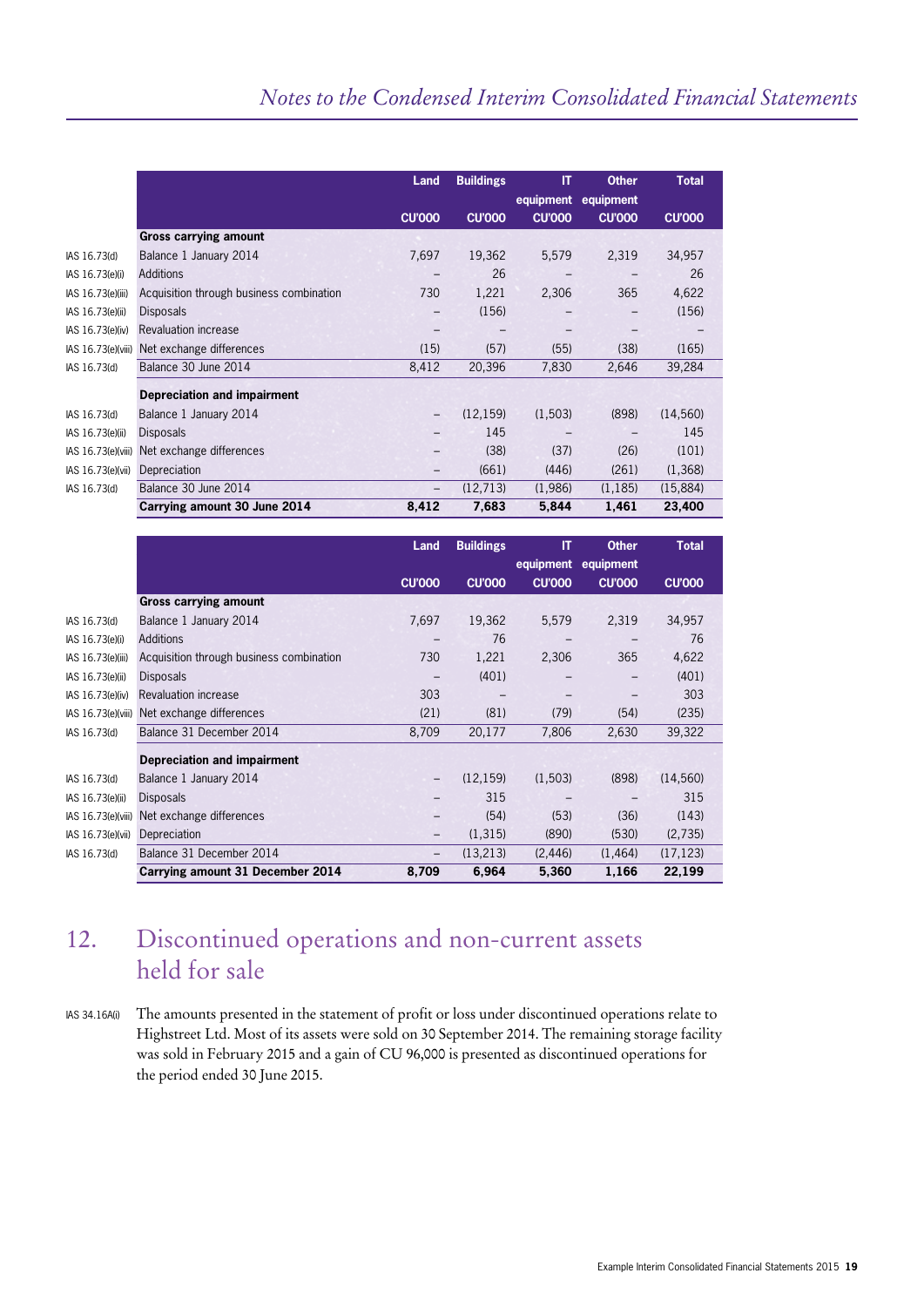## 13. Earnings per share

- IAS 34.16A(c) Both the basic and diluted earnings per share have been calculated using the profit attributable to shareholders of the parent company (Illustrative Corporation) as the numerator, ie no adjustments to profits were necessary during the six month periods to 30 June 2015 and 30 June 2014 or the year ended 31 December 201410.
- IAS 33.70(b) The weighted average number of shares for the purposes of the calculation of diluted earnings per share can be reconciled to the weighted average number of ordinary shares used in the calculation of basic earnings per share as follows:

| <b>Amounts in thousand shares</b>               | 6 mths to 30 June 2015 |        | 6 mths to 30 June 2014 Year to 31 December 2014 |
|-------------------------------------------------|------------------------|--------|-------------------------------------------------|
| Weighted average number of shares used in basic |                        |        |                                                 |
| earnings per share                              | 14.970                 | 12.270 | 12.520                                          |
| Shares deemed to be issued for no consideration |                        |        |                                                 |
| in respect of share-based payments              | 14                     | 16     |                                                 |
| Weighted average number of shares used in       |                        |        |                                                 |
| diluted earnings per share                      | 14.984                 | 12.286 | 12.537                                          |

### 14. Share capital

IAS 34.16A(e) During the six month period to 30 June 2015, 350,000 shares were issued to satisfy share options previously granted under the Group's employee share option scheme. During this period, the weighted average share price at the date of exercise was CU 11.97 (six month period to 30 June 2014: CU 10.50; 2014: CU 11.19).

 Illustrative Corporation also issued 1,700,000 shares on 1 April 2015 for cash, corresponding to 13.9% of total shares issued. Each share has the same right to receive dividends and the repayment of capital and represents one vote at the shareholders' meeting of Illustrative Corporation.

Shares issued and authorised are summarised as follows:

|                 | Amounts in thousand shares                       | 6 mths to 30 June 2015 | 6 mths to 30 June 2014 | Year to 31 December 2014 |
|-----------------|--------------------------------------------------|------------------------|------------------------|--------------------------|
| IAS 1.79(a)(iv) | Shares issued and fully paid:                    |                        |                        |                          |
|                 | - Beginning of the period                        | 13,770                 | 12,000                 | 12,000                   |
|                 | - Issued under share-based payment plans         | 350                    | 270                    | 270                      |
|                 | - Share issue                                    | 1.700                  |                        | 1,500                    |
| IAS 1.79(a)(ii) | Shares issued and fully paid                     | 15,820                 | 12.270                 | 13,770                   |
|                 | Shares authorised for share-based payments       | 600                    | 600                    | 600                      |
| IAS 1.79(a)(i)  | Total shares authorised at the end of the period | 16.420                 | 12.870                 | 14,370                   |

## 15. Dividends

IAS 34.16A(f) During the six month period to 30 June 2015 Illustrative Corporation paid dividends of CU 6,855,000 to its equity shareholders (six month period to 30 June 2014: CU 3,000,000; 2014: CU 3,000,000). This represents a payment of CU 0.50 per share (six month period to 30 June 2014: CU 0.25; 2014: CU 0.25). No dividends were paid on new shares issued in 2015 pursuant to the Group's share-based payment scheme.

<sup>&</sup>lt;sup>10</sup> In this Publication, this information is considered a necessary disclosure because of the significant additions and the impact of the business combination. Depending on the circumstances, this type of disclosure might be regarded either as voluntary or as necessary to meet the requirements of IAS 34.15C and IAS 34.16A(c). Other examples of events and transactions where IAS 34 requires disclosures are included in IAS 34.15B.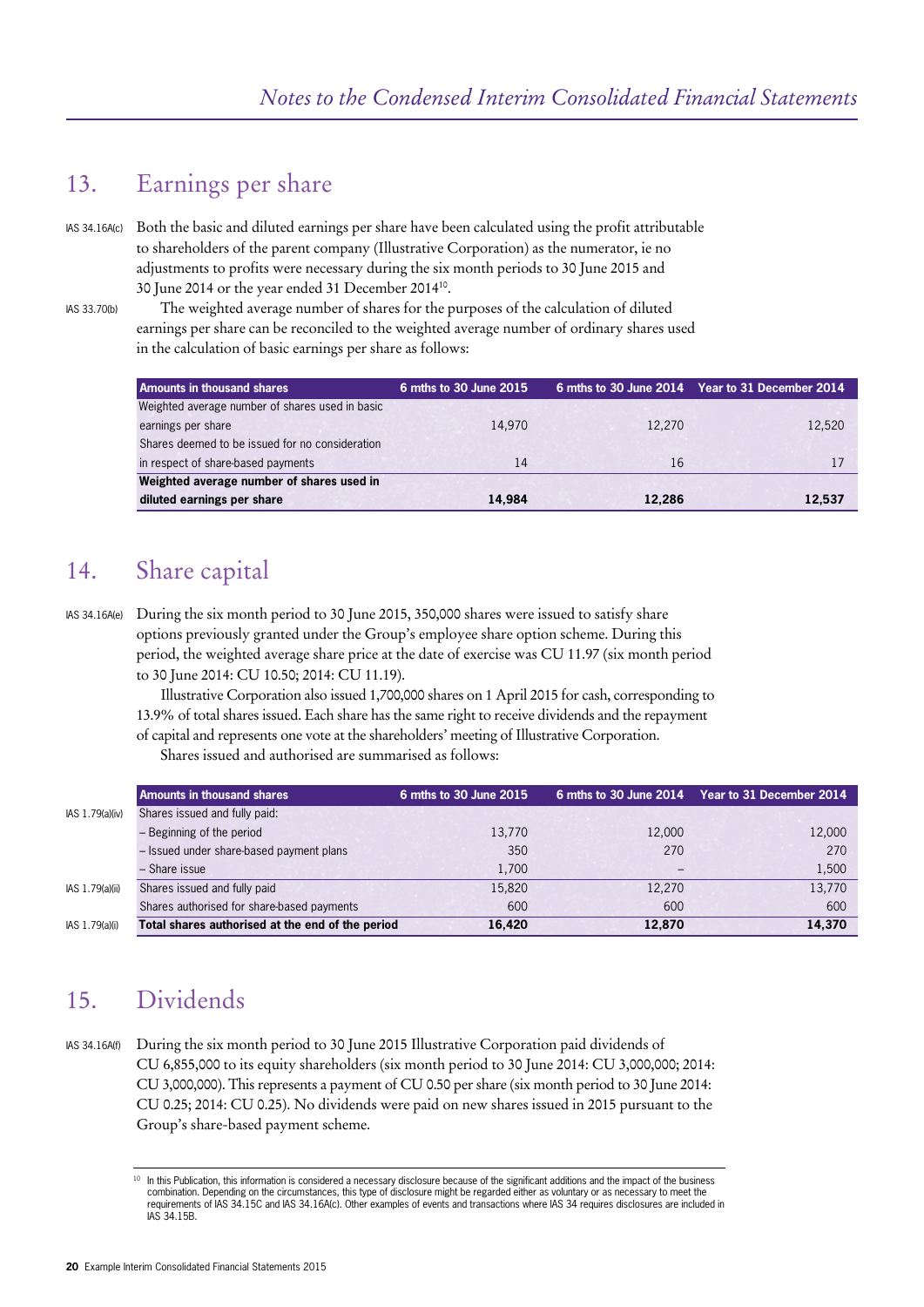# 16. Other components of equity

IAS 1.106(d)(ii) The following tables show the movements in other components of equity<sup>11</sup>:

IAS 1.106A

|                  |                                                | <b>Translation</b><br>reserve | <b>Revaluation</b><br>reserve | Available-for-sale<br>financial assets | <b>Cash-flow</b><br>hedges | <b>Net defined</b><br>benefit plan | <b>Total</b>  |
|------------------|------------------------------------------------|-------------------------------|-------------------------------|----------------------------------------|----------------------------|------------------------------------|---------------|
| IAS 1.51(d-e)    |                                                | <b>CU'000</b>                 | <b>CU'000</b>                 | <b>CU'000</b>                          | <b>CU'000</b>              | <b>CU'000</b>                      | <b>CU'000</b> |
| IAS 1.106(d)     | Balance at 1 January 2015                      | (847)                         | 901                           | 98                                     | 469                        | 1,330                              | 1,951         |
| IAS 19.120(c)    | Remeasurement of net defined benefit liability |                               |                               |                                        |                            | (1,771)                            | (1,771)       |
|                  | Cash flow hedges                               |                               |                               |                                        |                            |                                    |               |
| IFRS 7.23(c-d)   | - current period gains                         |                               |                               |                                        | 215                        |                                    | 215           |
| <b>IAS 1.92</b>  | - reclassification to profit or loss           |                               |                               |                                        | 157                        |                                    | 157           |
| IFRS 7.20(a)(ii) | Available-for-sale financial assets            |                               |                               |                                        |                            |                                    |               |
|                  | - current period gains                         |                               |                               | 35                                     |                            |                                    | 35            |
| <b>IAS 1.92</b>  | - reclassification to profit or loss           |                               |                               | 24                                     |                            |                                    | 24            |
| IAS 21.52(b)     | Exchange differences on translating foreign    |                               |                               |                                        |                            |                                    |               |
|                  | operations                                     | (575)                         |                               |                                        |                            |                                    | (575)         |
|                  | Equity accounted investments                   |                               |                               |                                        | 15                         |                                    | 15            |
| IAS 12.81(a),    | Tax benefit                                    | 173                           |                               |                                        |                            | 531                                | 704           |
| <b>IAS 1.90</b>  |                                                |                               |                               |                                        |                            |                                    |               |
| IAS 1.106(a)     | Other comprehensive income for                 | (402)                         | -                             | 59                                     | 387                        | (1, 240)                           | (1, 196)      |
|                  | the period (all attributable to the parent)    |                               |                               |                                        |                            |                                    |               |
| IAS 1.106(d)     | Balance at 30 June 2015                        | (1, 249)                      | 901                           | 157                                    | 856                        | 90                                 | 755           |

|                  |                                                | <b>Translation</b><br>reserve | <b>Revaluation</b><br>reserve | <b>Available-for-sale</b><br>financial assets | <b>Cash-flow</b><br>hedges | <b>Net defined</b><br>benefit plan | <b>Total</b>  |
|------------------|------------------------------------------------|-------------------------------|-------------------------------|-----------------------------------------------|----------------------------|------------------------------------|---------------|
| IAS 1.51(d-e)    |                                                | <b>CU'000</b>                 | <b>CU'000</b>                 | <b>CU'000</b>                                 | <b>CU'000</b>              | <b>CU'000</b>                      | <b>CU'000</b> |
| IAS 1.106(d)     | Balance at 1 January 2014                      | (359)                         | 689                           | 35                                            | (160)                      | (1, 351)                           | (1, 146)      |
| IAS 19.120(c)    | Remeasurement of net defined benefit liability |                               |                               |                                               |                            | 1,915                              | 1,915         |
|                  | Cash flow hedges                               |                               |                               |                                               |                            |                                    |               |
| IFRS 7.23(c-d)   | - current period gains                         |                               |                               |                                               | 287                        |                                    | 287           |
| <b>IAS 1.92</b>  | - reclassification to profit or loss           |                               |                               |                                               | 178                        |                                    | 178           |
| IFRS 7.20(a)(ii) | Available-for-sale financial assets            |                               |                               |                                               |                            |                                    |               |
|                  | - current period losses                        |                               |                               | (22)                                          |                            | $\qquad \qquad -$                  | (22)          |
| <b>IAS 1.92</b>  | - reclassification to profit or loss           |                               |                               | (32)                                          |                            | $\qquad \qquad -$                  | (32)          |
| IAS 21.52(b)     | Exchange differences on translating foreign    |                               |                               |                                               |                            |                                    |               |
|                  | operations                                     | (414)                         |                               |                                               |                            |                                    | (414)         |
|                  | Equity accounted investments                   |                               |                               |                                               | 26                         |                                    | 26            |
| IAS 12.81(a),    | Tax benefit (expense)                          | 125                           |                               |                                               |                            | (575)                              | (450)         |
| <b>IAS 1.90</b>  |                                                |                               |                               |                                               |                            |                                    |               |
| IAS 1.106(a)     | Other comprehensive income for                 | (289)                         |                               | (54)                                          | 491                        | 1,340                              | 1,488         |
|                  | the period (all attributable to the parent)    |                               |                               |                                               |                            |                                    |               |
| IAS 1.106(d)     | Balance at 30 June 2014                        | (648)                         | 689                           | (19)                                          | 331                        | (11)                               | 342           |

<sup>11</sup> This type of disclosure is not specifically required by IAS 34. However, in this Publication, this information is considered necessary due to the change in the presentation of the reconciliations of each item of compr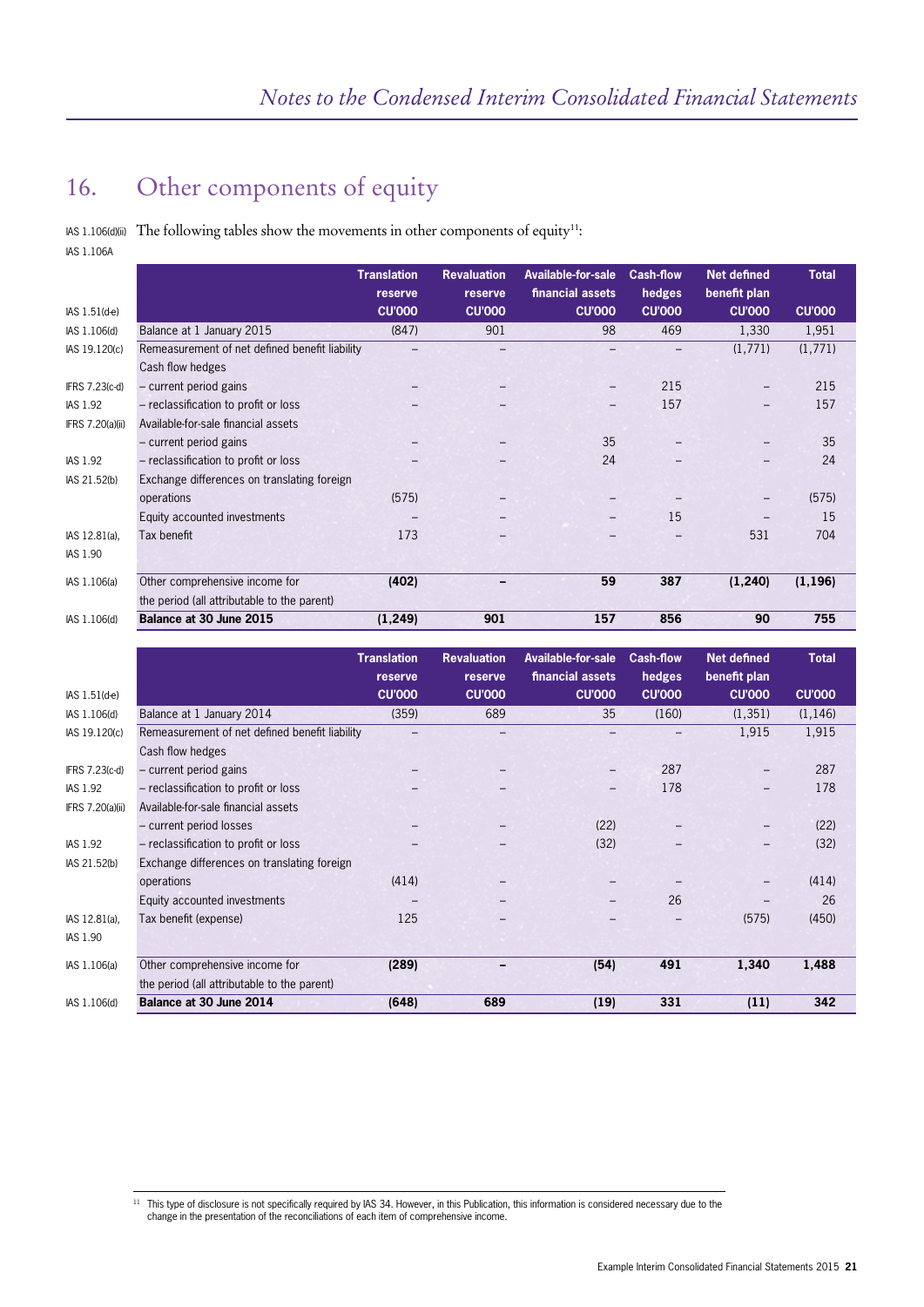|                  |                                                | <b>Translation</b><br>reserve | <b>Revaluation</b><br>reserve | <b>Available-for-sale</b><br>financial assets | <b>Cash-flow</b><br>hedges | <b>Net defined</b><br>benefit plan | <b>Total</b>  |
|------------------|------------------------------------------------|-------------------------------|-------------------------------|-----------------------------------------------|----------------------------|------------------------------------|---------------|
| IAS 1.51(d-e)    |                                                | <b>CU'000</b>                 | <b>CU'000</b>                 | <b>CU'000</b>                                 | <b>CU'000</b>              | <b>CU'000</b>                      | <b>CU'000</b> |
| IAS 1.106(d)     | Balance at 1 January 2014                      | (359)                         | 689                           | 35                                            | (160)                      | (1, 351)                           | (1, 146)      |
| IAS 16.77(f)     | Revaluation of land                            | $\overline{\phantom{0}}$      | 303                           |                                               |                            |                                    | 303           |
| IAS 19.120(c)    | Remeasurement of net defined benefit liability |                               |                               |                                               |                            | 3,830                              | 3,830         |
|                  | Cash flow hedges                               |                               |                               |                                               |                            |                                    |               |
| IFRS 7.23(c-d)   | - current year gains                           |                               |                               |                                               | 367                        |                                    | 367           |
| <b>IAS 1.92</b>  | - reclassification to profit or loss           |                               |                               |                                               | 260                        | $\qquad \qquad -$                  | 260           |
| IFRS 7.20(a)(ii) | Available-for-sale financial assets            |                               |                               |                                               |                            |                                    |               |
|                  | - current year gains                           |                               |                               | 113                                           |                            |                                    | 113           |
| <b>IAS 1.92</b>  | - reclassification to profit or loss           |                               |                               | (50)                                          |                            | $\qquad \qquad -$                  | (50)          |
| IAS 21.52(b)     | Exchange differences on translating foreign    |                               |                               |                                               |                            |                                    |               |
|                  | operations                                     | (664)                         |                               |                                               |                            | $\qquad \qquad -$                  | (664)         |
|                  | Equity accounted investments                   |                               |                               |                                               | 5                          |                                    | 5             |
|                  | - reclassification to profit or loss           |                               |                               |                                               | (3)                        |                                    | (3)           |
| IAS 12.81(a),    | Tax benefit (expense)                          | 176                           | (91)                          |                                               | $\qquad \qquad -$          | (1, 149)                           | (1,064)       |
| <b>IAS 1.90</b>  |                                                |                               |                               |                                               |                            |                                    |               |
| IAS 1.106(a)     | Other comprehensive income for                 | (488)                         | 212                           | 63                                            | 629                        | 2,681                              | 3,097         |
|                  | the period (all attributable to the parent)    |                               |                               |                                               |                            |                                    |               |
| IAS 1.106(d)     | <b>Balance at 31 December 2014</b>             | (847)                         | 901                           | 98                                            | 469                        | 1,330                              | 1,951         |

### 17. Provisions

IAS 34.15B(c) A restructuring provision was recognised by the Group in its annual financial statements as at 31 December 2014 in relation to the 'Phoenix Programme', amounting to CU 1,215,000. The estimate of the restructuring provision was reduced by CU 600,000 at 30 June 2015 due to a positive outcome of claims brought against the Group by former employees. The Group's management still expects to settle the remaining termination remuneration in 2015, predominantly through out of court settlements.

## 18. Contingent liabilities

IAS 34.15B(m) During the prior year, various warranty and legal claims were brought against the Group. At 31 December 2014, management considered these claims to be unjustified and no provision had been recognised. During the current period, the counterparties withdrew their claims against the Group.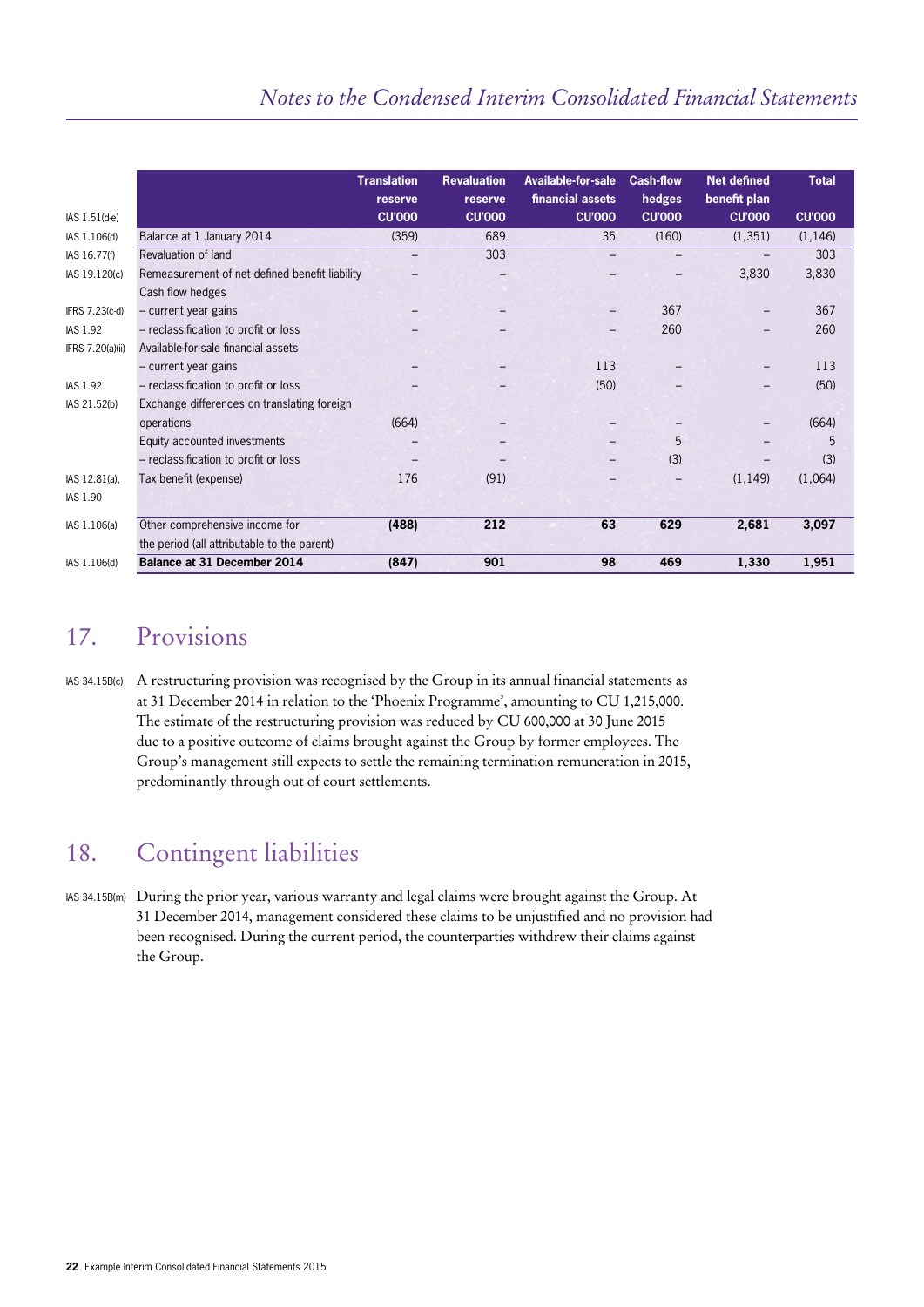## 19. Fair value measurement of financial instruments

FRS 13.93(a)(b) The following table shows the Levels within the hierarchy of financial assets and liabilities measured at fair value on a recurring basis at 30 June 2015, 30 June 2014 and 31 December 201412:

| 30 June 2015                                        | Level 1<br><b>CU'000</b> | Level <sub>2</sub><br><b>CU'000</b> | Level <sub>3</sub><br><b>CU'000</b> | <b>Total</b><br><b>CU'000</b> |
|-----------------------------------------------------|--------------------------|-------------------------------------|-------------------------------------|-------------------------------|
| IFRS 13.93(a)(b) Financial assets                   |                          |                                     |                                     |                               |
| Listed securities and debentures                    | 1,018                    |                                     |                                     | 1,018                         |
| Money market funds                                  | 689                      |                                     |                                     | 689                           |
|                                                     |                          | 467                                 |                                     | 467                           |
| US-dollar forward contracts - cash flow hedge       |                          |                                     |                                     |                               |
| Other forward exchange contracts - held-for-trading |                          | 131                                 |                                     | 131                           |
| <b>Total assets</b>                                 | 1,707                    | 598                                 |                                     | 2,305                         |
| <b>Financial liabilities</b>                        |                          |                                     |                                     |                               |
| <b>US-dollar loans</b>                              |                          | (7,650)                             |                                     | (7,650)                       |
| Contingent consideration                            |                          |                                     | (630)                               | (630)                         |
| <b>Total liabilities</b>                            |                          | (7,650)                             | (630)                               | (8, 280)                      |
| Net fair value                                      | 1,707                    | (7,052)                             | (630)                               | (5, 975)                      |
|                                                     |                          |                                     |                                     |                               |
| 30 June 2014                                        | Level 1                  | Level <sub>2</sub>                  | Level 3                             | <b>Total</b>                  |
|                                                     | <b>CU'000</b>            | <b>CU'000</b>                       | <b>CU'000</b>                       | <b>CU'000</b>                 |
| IFRS 13.93(a)(b) Financial assets                   |                          |                                     |                                     |                               |
| Listed securities and debentures                    | 672                      |                                     |                                     | 672                           |
| Money market funds                                  | 651                      |                                     |                                     | 651                           |
| US-dollar forward contracts - cash flow hedge       |                          | 430                                 |                                     | 430                           |
| Other forward exchange contracts - held-for-trading |                          | 124                                 |                                     | 124                           |
| <b>Total assets</b>                                 | 1,323                    | 554                                 |                                     | 1,877                         |
|                                                     |                          |                                     |                                     |                               |
| <b>Financial liabilities</b>                        |                          |                                     |                                     |                               |
| <b>US-dollar loans</b>                              |                          | (8,025)                             |                                     | (8,025)                       |
| Contingent consideration                            |                          |                                     | (605)                               | (605)                         |
| <b>Total liabilities</b>                            |                          | (8,025)                             | (605)                               | (8,630)                       |
| Net fair value                                      | 1,323                    | (7, 471)                            | (605)                               | (6, 753)                      |

| 31 December 2014                                    | Level 1<br><b>CU'000</b> | Level 2<br><b>CU'000</b> | Level 3<br><b>CU'000</b> | <b>Total</b><br><b>CU'000</b> |
|-----------------------------------------------------|--------------------------|--------------------------|--------------------------|-------------------------------|
| IFRS 13.93(a)(b) Financial assets                   |                          |                          |                          |                               |
| Listed securities and debentures                    | 951                      |                          |                          | 951                           |
| Money market funds                                  | 655                      |                          |                          | 655                           |
| US-dollar forward contracts - cash flow hedge       |                          | 437                      |                          | 437                           |
| Other forward exchange contracts – held-for-trading |                          | 145                      |                          | 145                           |
| Total assets                                        | 1,606                    | 582                      |                          | 2,188                         |
| <b>Financial liabilities</b>                        |                          |                          |                          |                               |
| US-dollar loans                                     |                          | (7,950)                  |                          | (7,950)                       |
| Contingent consideration                            |                          |                          | (620)                    | (620)                         |
| <b>Total liabilities</b>                            |                          | (7,950)                  | (620)                    | (8,570)                       |
| <b>Net fair value</b>                               | 1.606                    | (7, 368)                 | (620)                    | (6, 382)                      |

<sup>13</sup> AS 34 requires that interim financial statements include certain of the disclosures about fair value of financial instruments set out in IFRS 13<br>and IFRS 7. These disclosures include the classification of fair values wi observability of significant inputs to the measurement, as follows:

<sup>●</sup> Level 1: quoted prices (unadjusted) in active markets for identical assets or liabilities<br>● Level 2: inputs other than quoted prices included within Level 1 that are observable for the asset or liability, either directl

<sup>•</sup> Level 3: unobservable inputs for the asset or liability.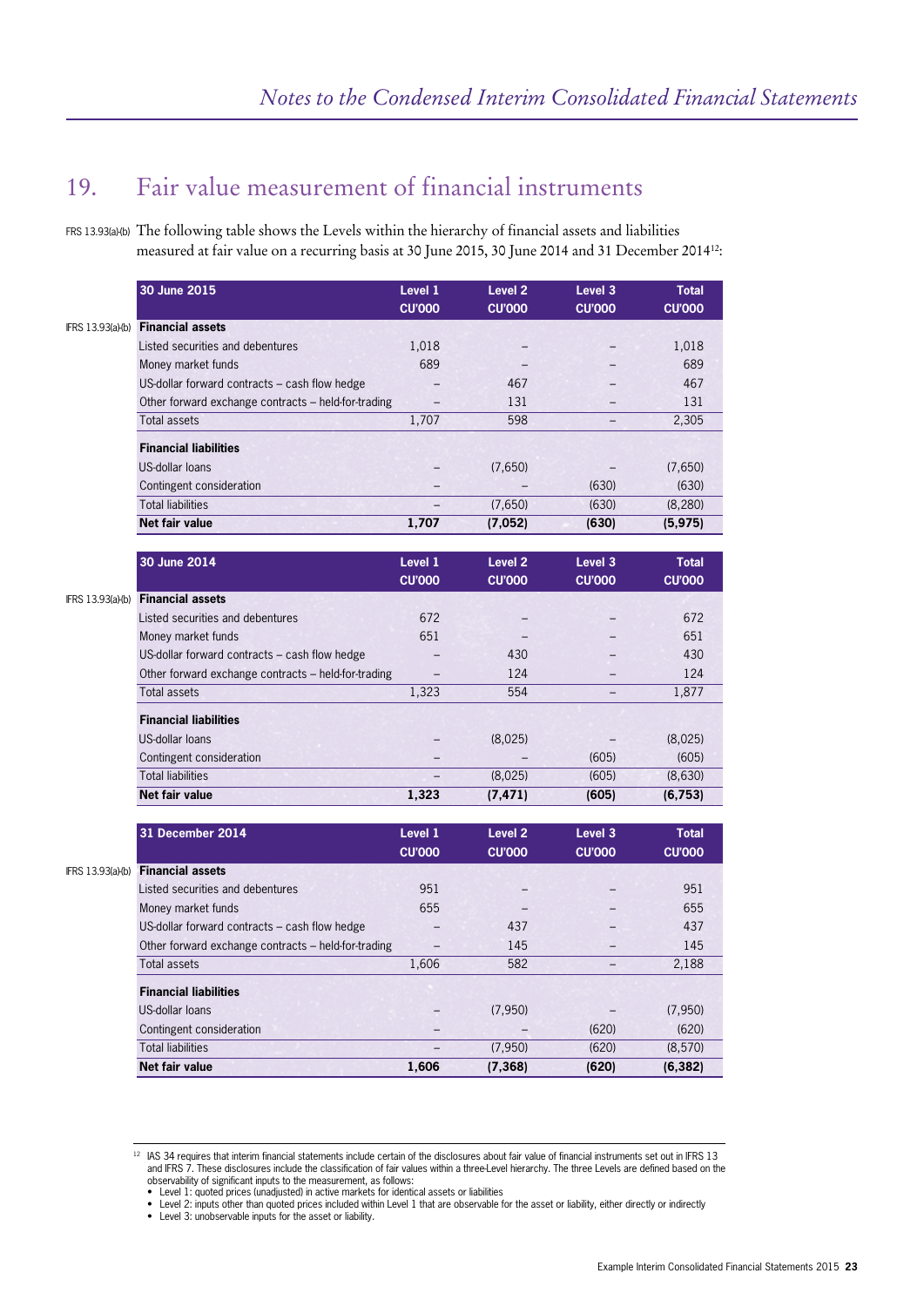IFRS 13.93(c) There were no transfers between Level 1 and Level 2 during the six month period to 30 June 2015 or the year to 31 December 2014.

#### **Measurement of fair value**

IFRS 13.93(d), The Group's finance team performs valuations of financial items for financial reporting  $IFRS 13.93(g)$  purposes, including Level 3 fair values, in consultation with third party valuation specialists for complex valuations. Valuation techniques are selected based the characteristics of each instrument, with the overall objective of maximising the use of market-based information. The finance team reports directly to the chief financial officer (CFO) and to the audit committee. Valuation processes and fair value changes are discussed among the audit committee and the valuation team at least every six months, in line with the Group's reporting dates. The valuation techniques used for instruments categorised in Levels 2 and 3 are described below:

#### **Foreign currency forward contracts (Level 2)**

 The Group's foreign currency forward contracts are not traded in active markets. These have been fair valued using observable forward exchange rates and interest rates corresponding to the maturity of the contract. The effects of non-observable inputs are not significant for foreign currency forward contracts.

#### **US-dollar loans (Level 2)**

 The fair values of the US-dollar loans are estimated using a discounted cash flow approach, which discounts the contractual cash flows using discount rates derived from observable market interest rates of similar loans with similar risk. The interest rate used for this calculation at 30 June 2015, 31 December 2014 and 30 June 2014 is 3.9%, 3.9% and 4.2%, respectively.

#### **Contingent consideration (Level 3)**

IFRS 13.93(d), The fair value of contingent consideration, related to the acquisition of a subsidiary in 2014, IFRS 13.93(h) is estimated using a present value technique which discounts the management's estimate of the probability that the contract's target level will be achieved.

> The probability-weighted cash outflows before discounting are CU 655,000 at 30 June 2015, 31 December 2014 and 30 June 2014. It reflects a management's estimate of a 50% probability that the contract's target level will be achieved.

> The discount rate used at 30 June 2015, 31 December 2014 and 30 June 2014 is 4.4%, 4.4% and 4.6%, respectively. These discount rates are based on the Group's estimated incremental borrowing rate for unsecured liabilities at each reporting date, and therefore reflects the Group's credit position.

> The significant input for the fair value estimate is the management's estimate of the probability that the contract's target level will be achieved. The following table provides information about the sensitivity of the fair value measurement to changes in that input:

| <b>Estimate of the</b> | Change in the           | Sensitivity of the fair value measurement to input |              |                  |  |  |
|------------------------|-------------------------|----------------------------------------------------|--------------|------------------|--|--|
| <i>input</i>           | <i>input</i>            | 6 months to                                        | 6 months to  | Year to          |  |  |
|                        |                         | 30 June 2015                                       | 30 June 2014 | 31 December 2014 |  |  |
|                        |                         | <b>CU000</b>                                       | <b>CUOOO</b> | <b>CUOOO</b>     |  |  |
| 50%                    | An increase to 60%      | 125                                                | 125          | 125              |  |  |
|                        | increases fair value by |                                                    |              |                  |  |  |
| 50%                    | A decrease to 40%       |                                                    |              |                  |  |  |
|                        | decreases fair value by | 125                                                | 125          | 125              |  |  |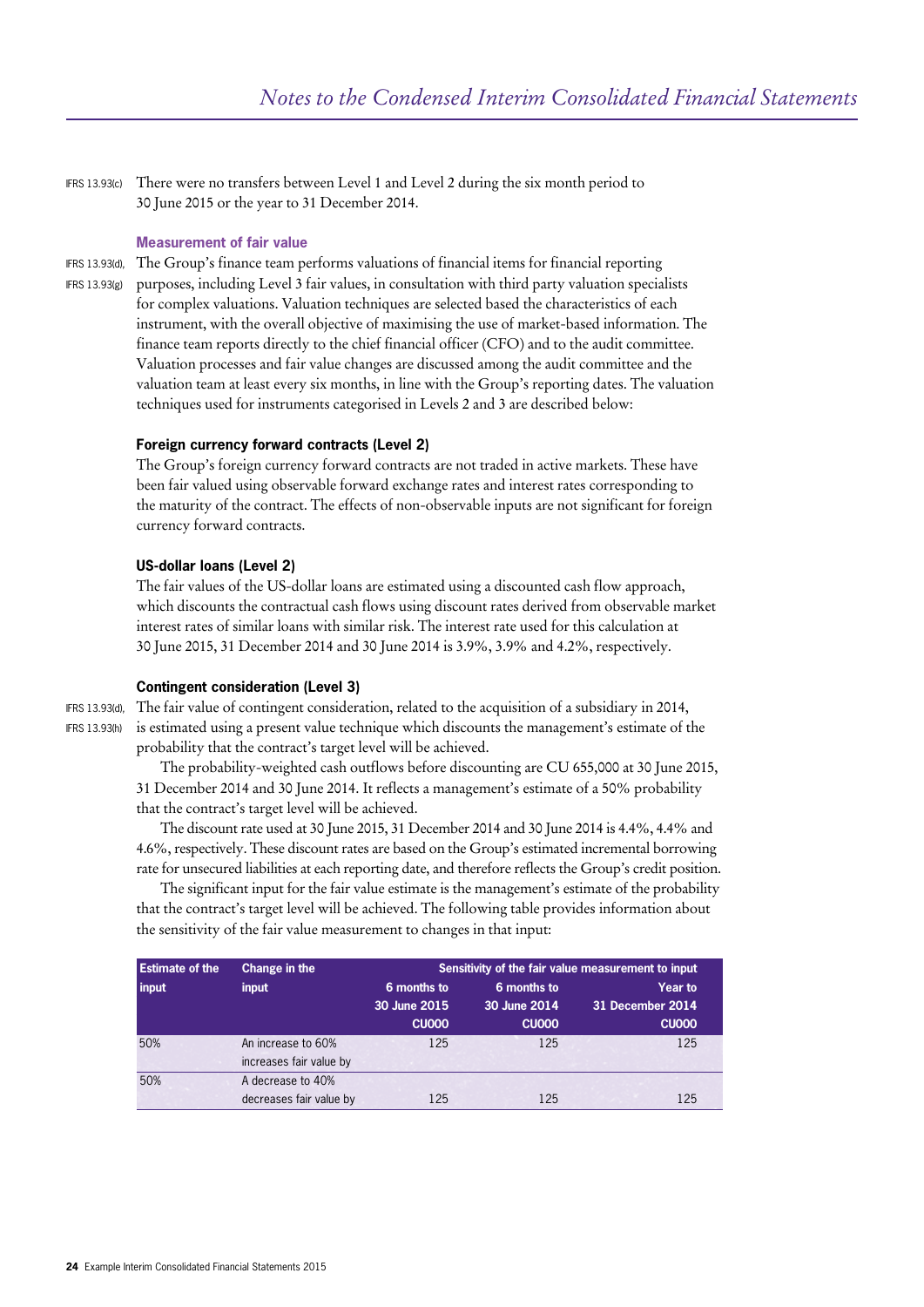The reconciliation of the carrying amounts of financial instruments classified within Level 3 is as follows:

|                      |                                                               | 6 months to<br>30 June 2015<br><b>CU000</b> | 6 months to<br>30 June 2014<br><b>CUOOO</b> | Year to<br>31 December 2014<br><b>CUOOO</b> |
|----------------------|---------------------------------------------------------------|---------------------------------------------|---------------------------------------------|---------------------------------------------|
| IFRS 13.93(e)        | Balance, beginning of period                                  | (620)                                       |                                             |                                             |
|                      | IFRS 13.93(e)(iii) Issued in relation to business combination |                                             | (600)                                       | (600)                                       |
|                      | IFRS 13.93(e)(i). Net loss recognised in profit or loss       |                                             |                                             |                                             |
| <b>IFRS 13.93(f)</b> | (within finance costs)                                        | (10)                                        | (5)                                         | (20)                                        |
|                      | <b>Balance, end of period</b>                                 | (630)                                       | (605)                                       | (620)                                       |

IFRS 13.93(f) The net loss on Level 3 instruments is analysed into realised and unrealised amounts below:

|            | 6 months to<br>30 June 2015<br><b>CUOOO</b> | 6 months to<br>30 June 2014<br><b>CUOOO</b> | Year to<br>31 December 2014<br><b>CU000</b> |
|------------|---------------------------------------------|---------------------------------------------|---------------------------------------------|
| Realised   | $\qquad \qquad$                             | -                                           |                                             |
| Unrealised | (10)                                        | (5)                                         | (20)                                        |

IFRS 7.25, The estimated fair values of classes of other financial instruments measured at amortised cost

IFRS 7.26 at 30 June 2015, 30 June 2014 and 31 December 2014 are:

|                                 |                   | 30 June 2015    |                   | 30 June 2014    |                   | 31 December 2014 |
|---------------------------------|-------------------|-----------------|-------------------|-----------------|-------------------|------------------|
|                                 | <b>Fair value</b> | <b>Carrying</b> | <b>Fair value</b> | <b>Carrying</b> | <b>Fair value</b> | <b>Carrying</b>  |
|                                 |                   | amount          |                   | amount          |                   | amount           |
|                                 |                   | (carried at     |                   | (carried at     |                   | (carried at      |
|                                 |                   | amortised cost) |                   | amortised cost) | amortised cost)   |                  |
|                                 | <b>CU'000</b>     | <b>CU'000</b>   | <b>CU'000</b>     | <b>CU'000</b>   | <b>CU'000</b>     | <b>CU'000</b>    |
| <b>Financial assets</b>         |                   |                 |                   |                 |                   |                  |
| Bonds:                          |                   |                 |                   |                 |                   |                  |
| - Zero coupon bonds             | 1,180             | 1,100           | 1,140             | 1,120           | 1,190             | 1,110            |
| - US straight bonds             | 1,710             | 1,684           | 1,800             | 1,733           | 1,705             | 1,704            |
| Total (1)                       | 2,890             | 2,784           | 2,940             | 2,853           | 2,895             | 2,814            |
| <b>Financial liabilities</b>    |                   |                 |                   |                 |                   |                  |
| Non-current borrowings:         |                   |                 |                   |                 |                   |                  |
| - Non-convertible bond          | 7,800             | 7,858           | 7,920             | 8,480           | 8,259             | 8,300            |
| - Subordinated shareholder loan | 3,475             | 4,500           | 5,050             | 5,100           | 4,975             | 5,000            |
| Total (2)                       | 11,275            | 12,358          | 12,970            | 13,580          | 13,234            | 13,300           |
|                                 |                   |                 |                   |                 |                   |                  |
| <b>Current borrowings (3)</b>   | 3,746             | 3.746           | 4,175             | 4,175           | 4,565             | 4,565            |

IFRS 7.6 (1) These financial assets are included in ''Other long-term financial assets''. The line item also includes listed securities and debentures which are carried at fair value at 30 June 2015, 30 June 2014 and 31 December 2014 of CU 1,018, CU 672 and CU 951 (see above), respectively.

- (2) These financial liabilities are included in ''Borrowings''. The line item also includes US-dollar loans which carried at fair value at 30 June 2015, 30 June 2014 and 31 December 2014 of CU 7,410, CU 7,545 and CU 7,700 (see above), respectively.
- (3) These financial liabilities are included in ''Borrowings''. The line item also includes US-dollar loans which carried at fair value at 30 June 2015, 30 June 2014 and 31 December 2014 of CU 240, CU 480 and CU 250 (see above), respectively.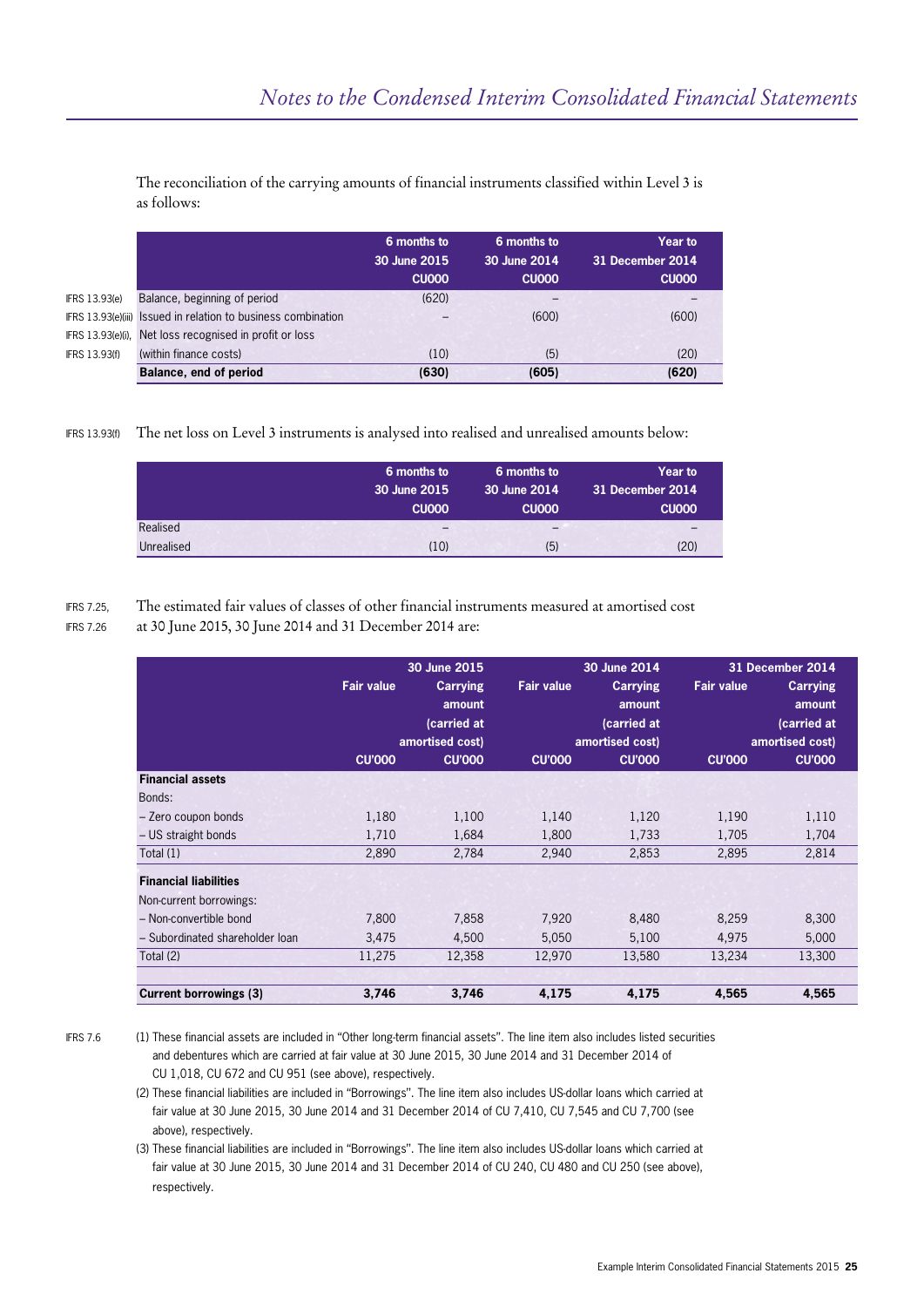IFRS 7.29 The carrying amount of the following financial assets and liabilities is considered a reasonable approximation of fair value:

- trade and other receivables
- cash and cash equivalents
- trade and other payables.

### 20. Events after the reporting date<sup>13</sup>

IAS 34.16A(h) On 29 July 2015 the Group acquired 100% of the issued share capital of Servers.com Limited IFRS 3.B66 (Servers.com), a company based in Euroland. The objective of the acquisition is to expand the IFRS 3.B64(a-d) operations of the Group's retail segment.

IFRS 3.B64(f) The acquisition was settled in cash and by issuing 500,000 shares of Illustrative Corporation.  $(i, ii, iv)$  The purchase agreement also provides for an additional consideration of CU 1,500,000 payable if IFRS 3.B64(g)(ii) the average profits of Servers.com for 2015 and 2016 exceeds a target level agreed by both parties.

Any additional consideration will be paid on 30 July 2017.

IFRS 3.B64(f) The fair value of the consideration transferred is as follows:

|                      |                                                           | CU'OOO |
|----------------------|-----------------------------------------------------------|--------|
| IFRS 3.B64(iv)       | Fair value of equity shares issued                        | 6.250  |
| <b>IFRS 3.B64(i)</b> | Amount settled in cash                                    | 7.000  |
|                      | IFRS $3.B64(g)(i)$ Fair value of contingent consideration | 680    |
|                      | <b>Total</b>                                              | 13.930 |

IFRS 3.B64(f)(iv) The fair value of the equity shares issued was based on the market value of the Group's traded equity shares at the date of acquisition.

- IFRS 3.B64(g)(iii) The fair value of the contingent consideration represents the Group's estimate of the probable cash outflows (ie reflecting management's estimate of a 50% probability that the targets will be achieved) discounted using an interest rate of 5%.<sup>14</sup>
- IFRS 3.B66 The Group is in the process of determining the fair values of the acquired assets and assumed liabilities of Servers.com. The valuation is expected to be completed before year-end.

<sup>13</sup> IAS 34.16A(h) requires disclosure of events after the interim period that have not been reflected in the interim financial statements. IAS 34 does not specify the level of detail required. This example illustrates the disclosures required by IFRS 3 'Business Combinations' for

combinations arising after the reporting date. Other approaches may also be acceptable.<br><sup>14</sup> The determination of the acquisition-date fair value of the contingent consideration should consider the expected outcome of the This example illustrates one possible approach to estimating the fair value of the contingent consideration.